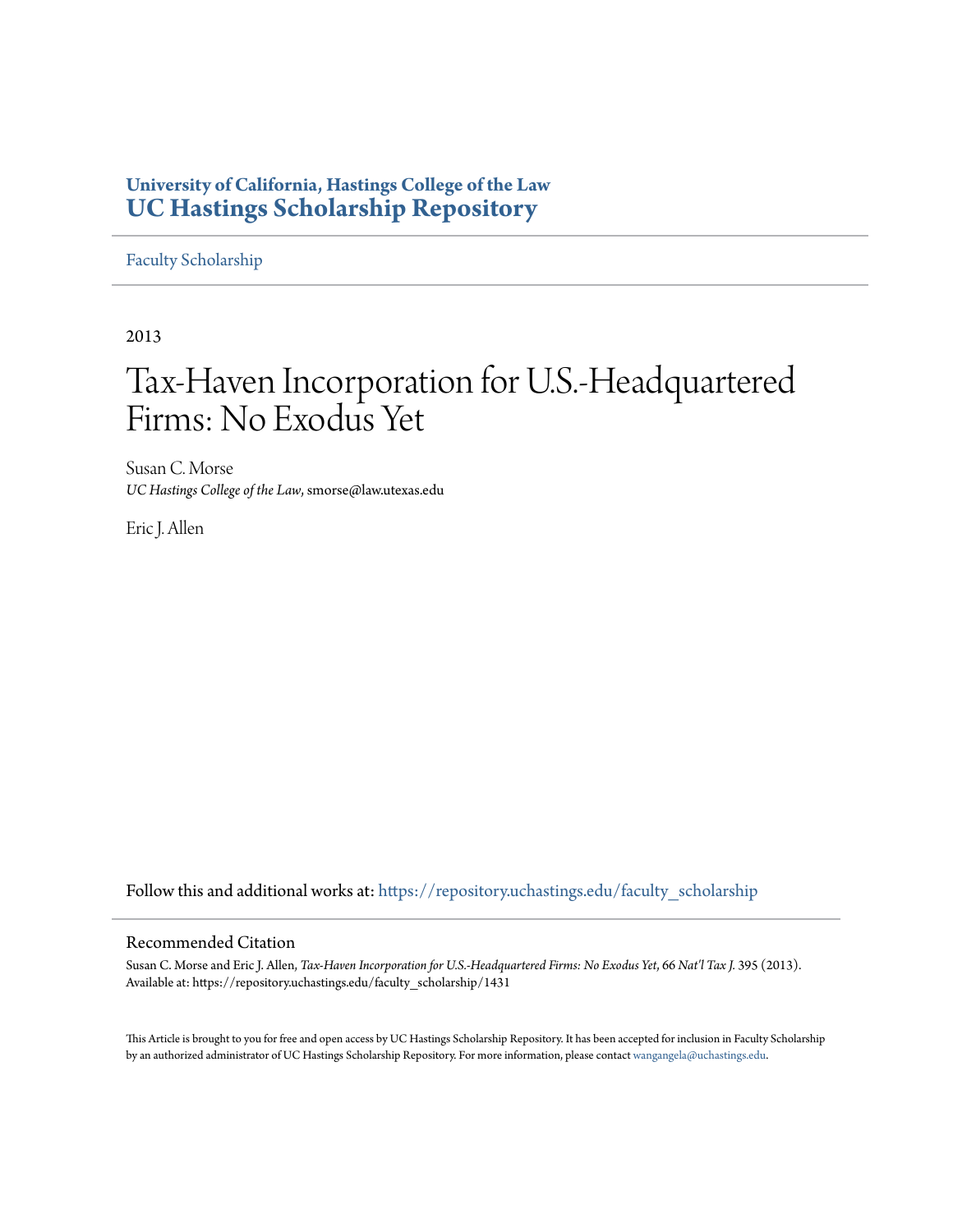# *TAX-HAVEN INCORPORATION FOR U.S.-HEADQUARTERED FIRMS: NO EXODUS YET*

# Eric J. Allen and Susan C. Morse

*U.S. income tax rules may encourage a U.S.-headquartered multinational corporation (MNC) to adopt a structure with a tax haven parent. We study data from firms that conducted initial public offerings in the United States between 1997 and 2010 and offer evidence that U.S.-headquartered MNCs rarely incorporate in tax havens. Of the 918 U.S.-headquartered MNCs that we identify, only 27 are incorporated*  in tax havens. Others have pointed to the recent increase in the proportion of firms *conducting U.S. IPOs that incorporate in tax havens as possible evidence that more U.S.-headquartered MNCs make this decision. We show instead that Chineseheadquartered fi rms drive this increase.* 

*Keywords: international taxation, initial public offerings, tax havens, headquarters, incorporation*

*JEL Codes: H25, F23*

# **I. INTRODUCTION**

**M**ultinational corporations (MNCs) face the challenge of, and opportunity for, multijurisdictional tax planning (Desai and Dharmapala, 2010; Desai, 2009). One primary goal of multijurisdictional planning is to allocate as much taxable income as possible to low-tax jurisdictions, thereby minimizing corporate income tax (Clausing, 2009). While all MNCs have the opportunity to take advantage of this strategy, MNCs with parent corporations incorporated outside the United States, and in particular in tax havens, may have more options available to them (Desai and Hines, 2002). This is because the U.S. corporate residence rule permits a firm incorporated outside the United States to avoid U.S. taxpayer status, even if it is headquartered and managed

Eric J. Allen: Leventhal School of Accounting, University of Southern California, Los Angeles, CA, USA (Eric. Allen@marshall.usc.edu)

Susan C. Morse: University of California Hastings College of the Law, San Francisco, CA, USA (morses@ uchastings.edu)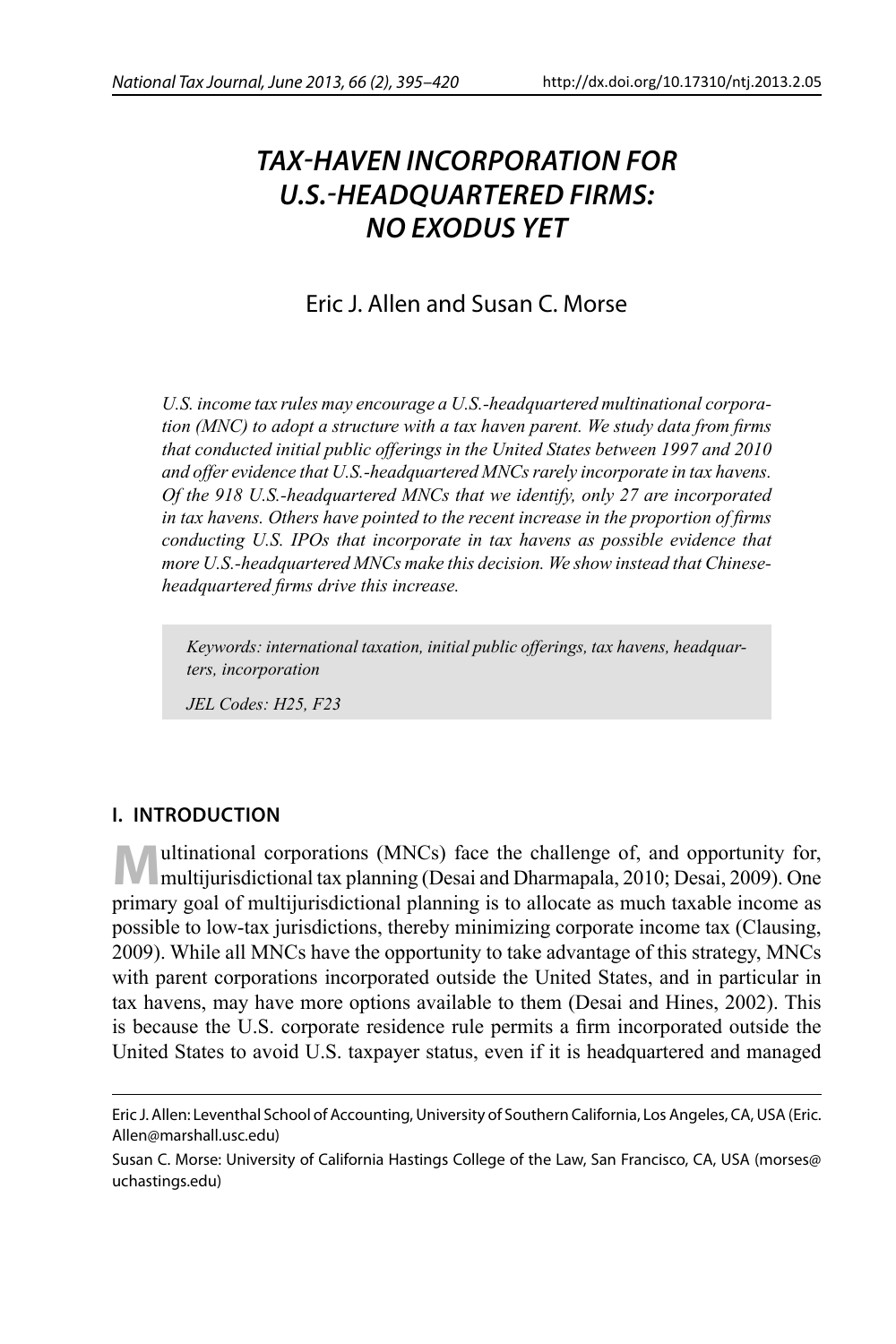in the United States (Shaviro, 2011). Therefore, using a tax-haven-incorporated parent may help U.S.-headquartered MNCs avoid the perceived burdens and anticompetitive features of the U.S. corporate tax system (Donmoyer, 1999; Samuels, 2009) and reduce tax on U.S. and non-U.S. income (U.S. Department of the Treasury (Treasury), 2002). As a result, prior researchers have predicted an increase in U.S.-headquartered firms incorporating in tax havens as a response to onerous U.S. federal income tax rules (Desai and Dharmapala, 2010, Shaviro, 2011).

This paper considers the issue of the incorporation location choice of firms that conduct initial public offerings (IPOs) on U.S. markets. Specifically, it examines whether U.S.headquartered MNCs incorporate in tax havens prior to an IPO. We first consider the hypothesis that U.S.-headquartered MNCs incorporate parent corporations in tax-haven jurisdictions, and find that they rarely do so. In particular, only 27 firms, or about 3 percent of the 918 U.S.-headquartered MNCs that we identify, incorporate in tax havens. We also briefly consider the possibility that U.S.-headquartered MNCs may incorporate in non-U.S., non-tax-haven jurisdictions and find only minimal evidence of this practice in our sample. We next consider whether U.S.-headquartered firms are responsible for the previously documented increase in the proportion of firms conducting U.S. IPOs that are incorporated in tax havens (Desai and Dharmapala, 2010). We find that firms headquartered in China and Hong Kong, as opposed to U.S.-headquartered firms, are largely responsible for the increase. Finally, we list and describe some features of the U.S.-headquartered firms that are incorporated in tax havens, and suggest possible directions for future research.

Section II discusses the different incorporation options for MNCs and the associated costs and benefits. Section III documents our study design, and section IV our results. Section V concludes.

# **II. U.S.-HEADQUARTERED MNCs' INCORPORATION DECISIONS**

#### **A. U.S. versus Tax Haven Incorporation**

A U.S.-headquartered MNC faces the choice of whether to incorporate its parent entity in the United States or in a non-U.S. jurisdiction. In this paper we focus on the choice between U.S. and tax-haven incorporation. This is consistent with the hypothesis that if a U.S.-headquartered firm incorporates outside the United States in response to onerous tax rules, it will do so in a tax haven. We consider firms' incorporation decisions prior to the IPO rather than transactions involving inversions of stand-alone U.S.-parented firms into non-U.S.-parented structures.

We begin by discussing the existing laws and incentives that affect U.S.-headquartered, U.S.-incorporated firms and U.S.-headquartered, tax-haven-incorporated firms. We then consider the possibility that incentives to incorporate a tax haven parent have changed or will change over time. Finally, we discuss several non-tax considerations relevant to incorporation decisions.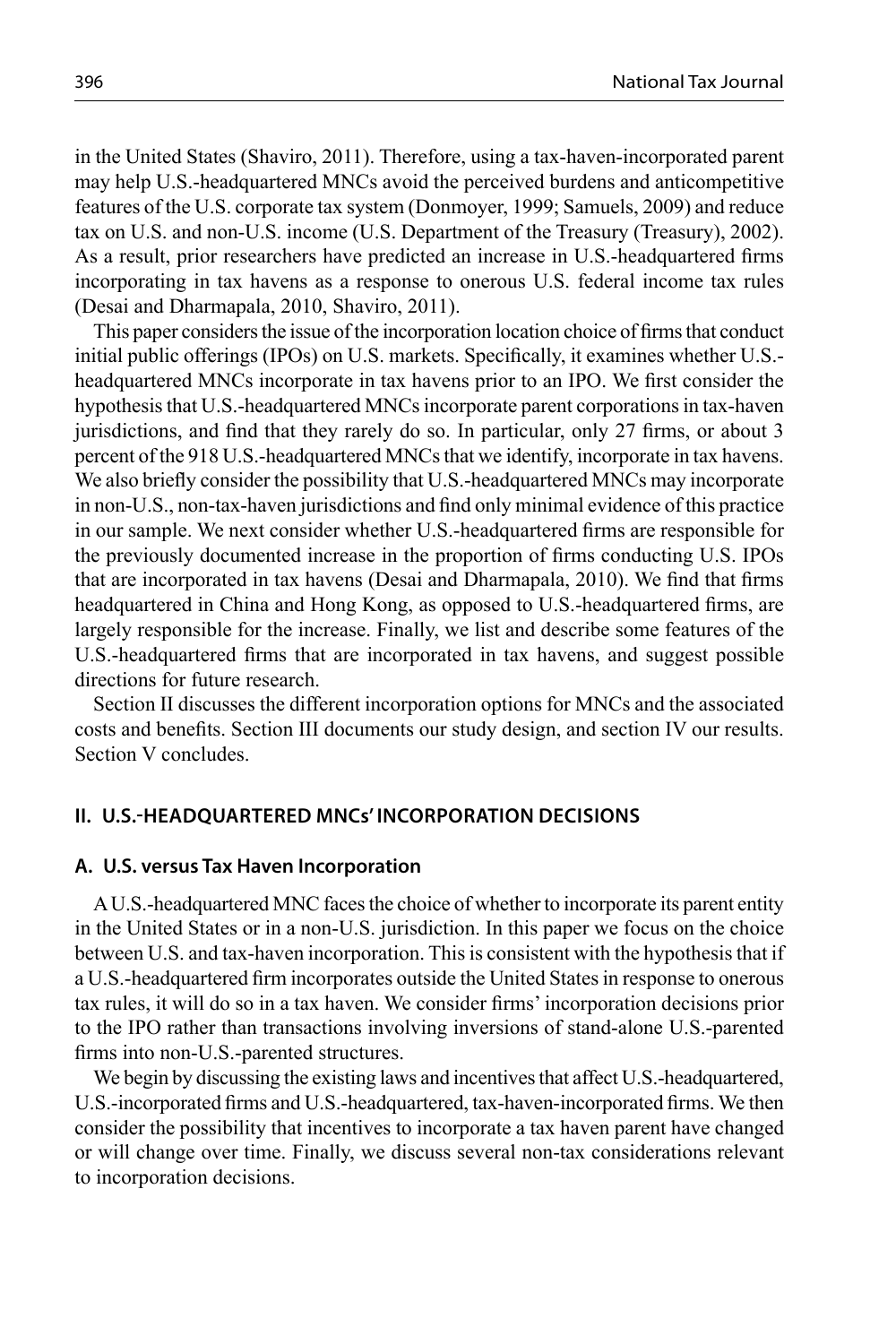#### 1. Taxation of MNCs with U.S. Parent

Corporations incorporated in the United States, for example in a U.S. state such as Delaware, are subject to U.S. federal income tax on worldwide income. Because the U.S. tax rules treat separately incorporated affiliates as separate taxpayers, non-U.S. corporate subsidiaries of a U.S. parent are not automatically required to pay U.S. federal income tax. However, a U.S.-parented MNC must currently pay U.S. tax on the income of its foreign subsidiaries to the extent it falls into "subpart F income" categories, which include certain mobile and passive income. When income is repatriated from non-U.S. corporate subsidiaries as dividend distributions, the dividends are included in the income of the U.S. parent. U.S. federal income tax imposed on repatriations, including subpart F inclusions and dividend distributions, is subject to reduction under applicable foreign tax credit rules. A proportion of foreign income taxes paid by non-U.S. corporate subsidiaries is deemed paid by a U.S. parent upon the U.S. parent's inclusion of subpart F income or dividend distributions, and these deemed paid foreign taxes can result in foreign tax credits (Isenbergh, 2009).

Like all taxpayers, U.S-parented MNCs face an incentive to engage in tax planning to reduce or defer the amount of U.S. and non-U.S. tax they have to pay. International tax planning differs significantly from firm to firm. However, a typical structure for a U.S.-parented MNC features a U.S. parent corporation, with one or more non-U.S. intermediate holding corporations incorporated in a tax haven or other low-tax jurisdiction, which are owned by the United States parent or by U.S. affiliates of the U.S. parent. The non-U.S. low-tax intermediate holding corporations then own one or more non-U.S. corporate operating subsidiaries (Fleming, Peroni, and Shay, 2009; Kleinbard, 2011a). These structures are facilitated by "check-the-box" entity classification rules finalized by the United States in 1996 (Kleinbard, 2011a).

U.S.-parented MNCs may take advantage of this type of structure by using transfer pricing to construct intercompany transactions in a way that allocates income to the low-tax intermediate holding corporation(s) rather than to the United States or other jurisdictions that assert the right to tax other members of the MNC corporate group. For example, profit may be allocated to a low-tax intermediate holding affiliate because the low-tax affiliate is the owner, for tax purposes, of the MNC's non-U.S. intellectual property (Shay, 2004). The sharing of research and development payments under the so-called "cost sharing" regulations and the transfer of intellectual property offshore at relatively low valuations under the so-called "buy-in" regulations facilitate the ownership of intellectual property by non-U.S. subsidiaries (Brauner, 2008). In addition, MNCs may structure intercompany transactions and external transactions such as contract manufacturing in a way that avoids the characterization of the low-tax affiliate's income as subpart F income. For example, the low-tax affiliate can be deemed to own a manufactured product throughout its manufacturing process until it is sold to a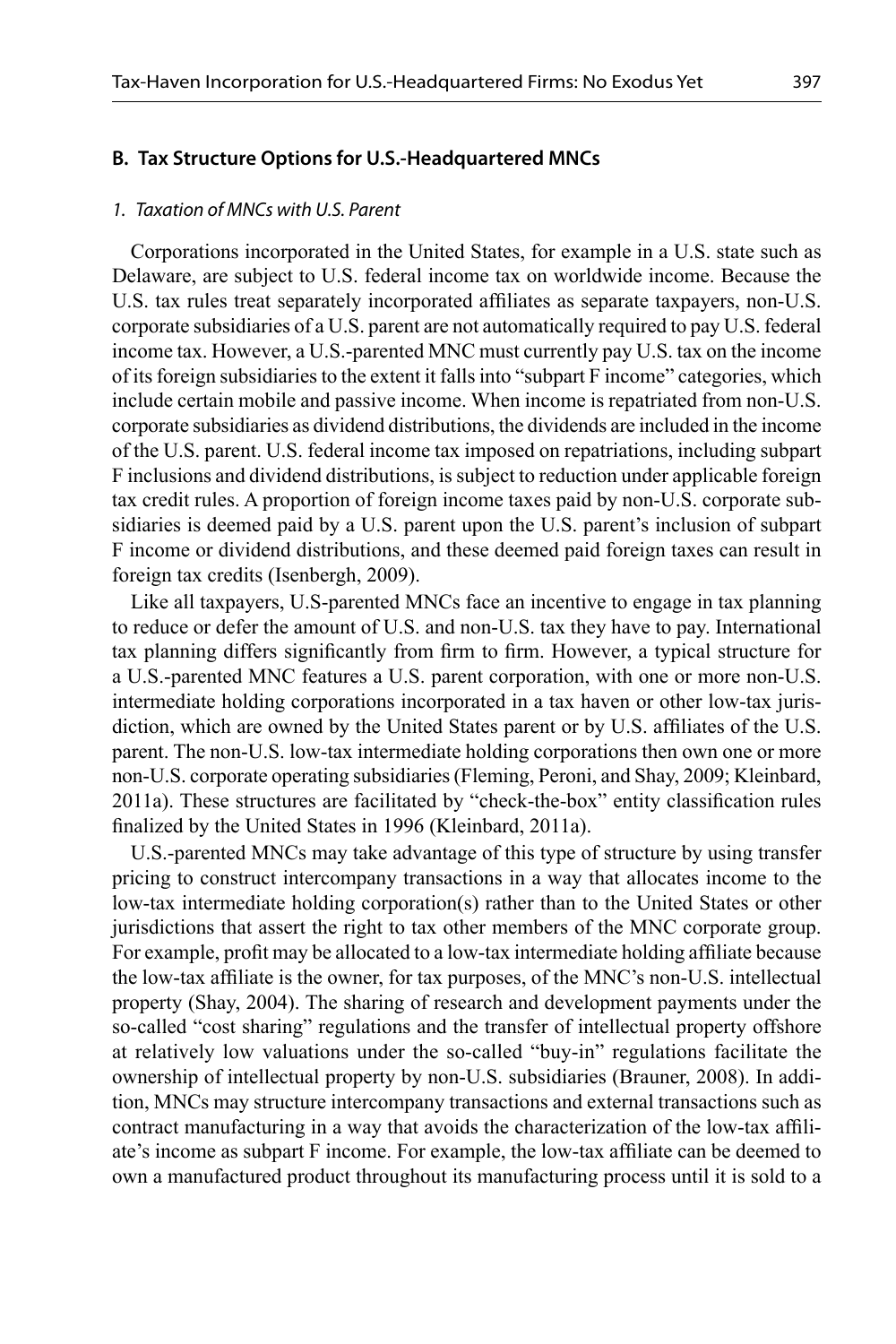customer (Roin, 2008). Strategies such as these may permit U.S.-parented MNCs to allocate not only non-U.S. income, but also U.S. income, to low-taxed non-U.S. affiliates, and conversely to allocate deductions to U.S. parents (Clausing, 2009; Grubert, 2012).

U.S.-parented MNCs may also use foreign-tax-credit planning to ensure that their repatriations are sheltered from taxation. For example, they may choose to pay dividends from high-taxed rather than low-taxed subsidiaries, generating higher deemed paid foreign taxes. This strategy can shield both dividends and payments other than dividends, such as royalties, from non-U.S. tax (Grubert and Altshuler, 2008). Such MNCs may also use structures that maximize benefits under bilateral income tax treaties and non-U.S. tax laws and ensure that intercompany payments such as royalties and interest are not subject to non-U.S. withholding tax and/or are deductible under non-U.S. income tax law. In addition, alternatives to dividend repatriation, including intercompany loans and "blending" dividends from high-tax and low-tax affiliates, are correlated with the prospect of a high tax liability imposed on dividend repatriation (Altshuler and Grubert, 2002).

As a result of this planning, prior research finds that U.S.-parented MNCs pay low rates of U.S. tax on non-U.S. income earned in non-U.S. subsidiaries. For example, in 2007, U.S.-parented MNCs paid about \$18.1 billion in U.S. tax with respect to non-U.S. income. This represented an average 3.3 percent residual U.S. tax burden on such income based on 2007 Treasury tax return data (Costa and Gravelle, 2012).

Grubert and Mutti (2001) develop a broader model that calculates the U.S. tax burden on non-U.S. income in U.S.-parented MNC structures including not only taxes remitted but also "excess burden," or deadweight loss. Using this model, based in part on 1992 Treasury tax return data, Altshuler and Grubert (2001) estimate that the effective U.S. tax rate for the non-U.S. income of U.S.-parented MNCs is approximately 5.4 percent. This estimate includes a 1.7 percent "excess burden" deadweight loss generated by unrepatriated earnings in non-U.S. jurisdictions with an effective tax rate below 10 percent, a result that is consistent with other research (Desai, Foley, and Hines, 2001). Grubert and Altshuler (2008) have also raised the possibility that the "implicit costs of deferral" may be greater than 1.7 percent for some firms.

Several costs contribute to the excess burden or deadweight loss of sequestering earnings offshore. For example, lower than optimal dividend payments may limit the ways in which earnings may be invested (Desai, Foley, and Hines, 2001). Additionally, maintaining non-business assets offshore may increase a firm's cost of capital (Bryant-Kutcher, Eiler, and Guenther, 2008). Finally, the firm directly incurs tax planning costs including the expense of creating an offshore structure and maintaining multiple affiliates and intercompany relationships and payments (Slemrod and Blumenthal, 1996).

#### 2. Taxation of MNCs with Tax-Haven Parent

An alternative structure features a MNC headquartered in the United States, but whose parent is incorporated in a tax haven that imposes a very low, often zero, rate of corporate income tax. The tax-haven parent typically owns a U.S. subsidiary that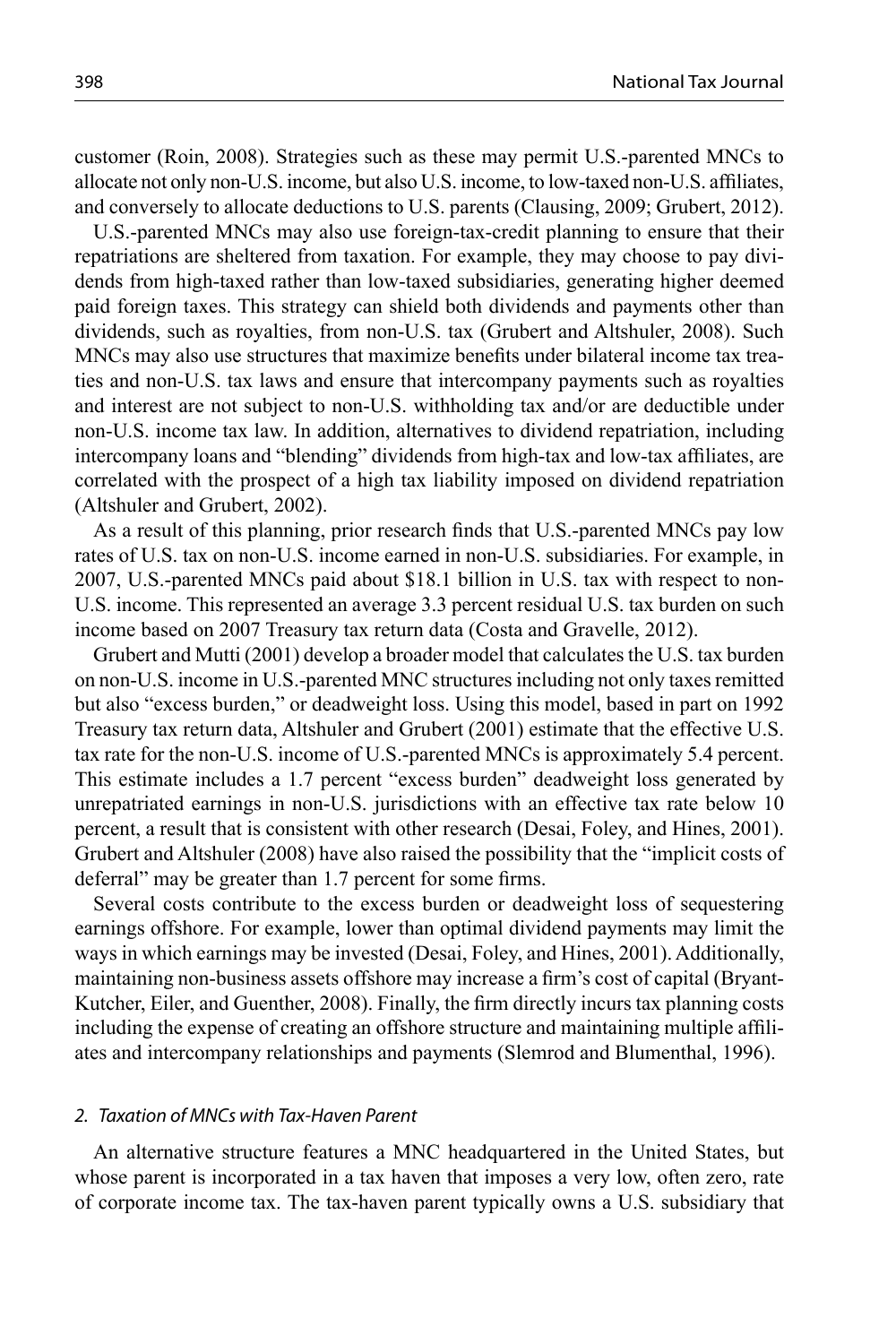houses the U.S. management and U.S. business operations of the firm, and also owns other subsidiaries incorporated in non-U.S. jurisdictions (Treasury, 2002). The U.S. rule for corporate tax residence turns on incorporation location, not on the location of management and control (Shaviro, 2011). As a result, a tax-haven-parented MNC avoids exposure to U.S. federal income tax on non-U.S. business income, including subpart F income, earned by non-U.S. subsidiaries (Desai and Hines, 2002).

As mentioned earlier, a U.S.-parented MNC may attempt to allocate not only non-U.S. income, but also U.S. income, to low-taxed non-U.S. subsidiaries (Clausing, 2009; Grubert, 2012). This allocation may lessen the value of tax-haven incorporation. However, tax-haven-parented firms, at least in some cases, have an advantage with respect to this kind of tax planning. Seida and Wempe (2004) and Desai and Hines (2002) suggest that a key benefit of a successful tax-haven-parented MNC structure is the use of earningsstripping strategies, under which a U.S. subsidiary makes deductible interest or other payments to its tax-haven parent to reduce the amount of income subject to U.S. tax. In other words, a tax-haven-parented MNC structure may facilitate the reduction of tax on U.S. income compared to a U.S.-parented MNC structure. In recognition of this issue, a perennial U.S. legislative proposal would tighten anti-earnings-stripping rules for tax-haven-parented MNCs created in inversion transactions (Solomon, 2012).

Prior research provides some evidence of the benefits provided by the tax-havenparented structure. Seida and Wempe (2004) find evidence that earnings stripping by U.S. firms that inverted into tax-haven-parented structures, prior to the enactment of the 2004 anti-inversion rules, resulted in lower post-inversion effective tax rates for the inverted firms compared to a control sample. Cloyd, Mills, and Weaver (2003) find no systematic increase in company valuation following the announcement of an inversion, but Desai and Hines (2002) observe that the markets exhibit more positive reactions to inversions in the presence of greater leverage. The research suggests that a taxhaven-parented structure provides tangible tax savings to some firms, which investors positively value.

Changing from a U.S.-parent to a tax-haven-parent structure is costly, as the applicable rules typically require shareholders to recognize gain (but prevent the recognition of loss) upon such an inversion (Treasury, 2002). Moreover, such a change is sometimes impossible. Under Section 7874 of the Internal Revenue Code, an anti-inversion provision enacted in 2004, a MNC is still treated as a U.S.-parented firm even after acquisition by a foreign corporation if: (1) at least 80 percent of the foreign corporation's stock is owned by former owners of the U.S. parent (by reason of their former ownership of the U.S. parent); and  $(2)$  the firm lacks "substantial business activities" in the country in which the new foreign parent is incorporated (Vanderwolk, 2010). Strategic acquisitions continue to provide a path to inversion (Wells, 2012). However, other recently used strategies, such as expatriation to a country where a firm arguably has substantial business activities (Webber, 2011) have been curtailed by recent regulations limiting the definition of substantial business activities. The difficulty of changing incorporation location for an existing U.S.-incorporated firm may increase the incentive for firms to incorporate in a tax haven at inception.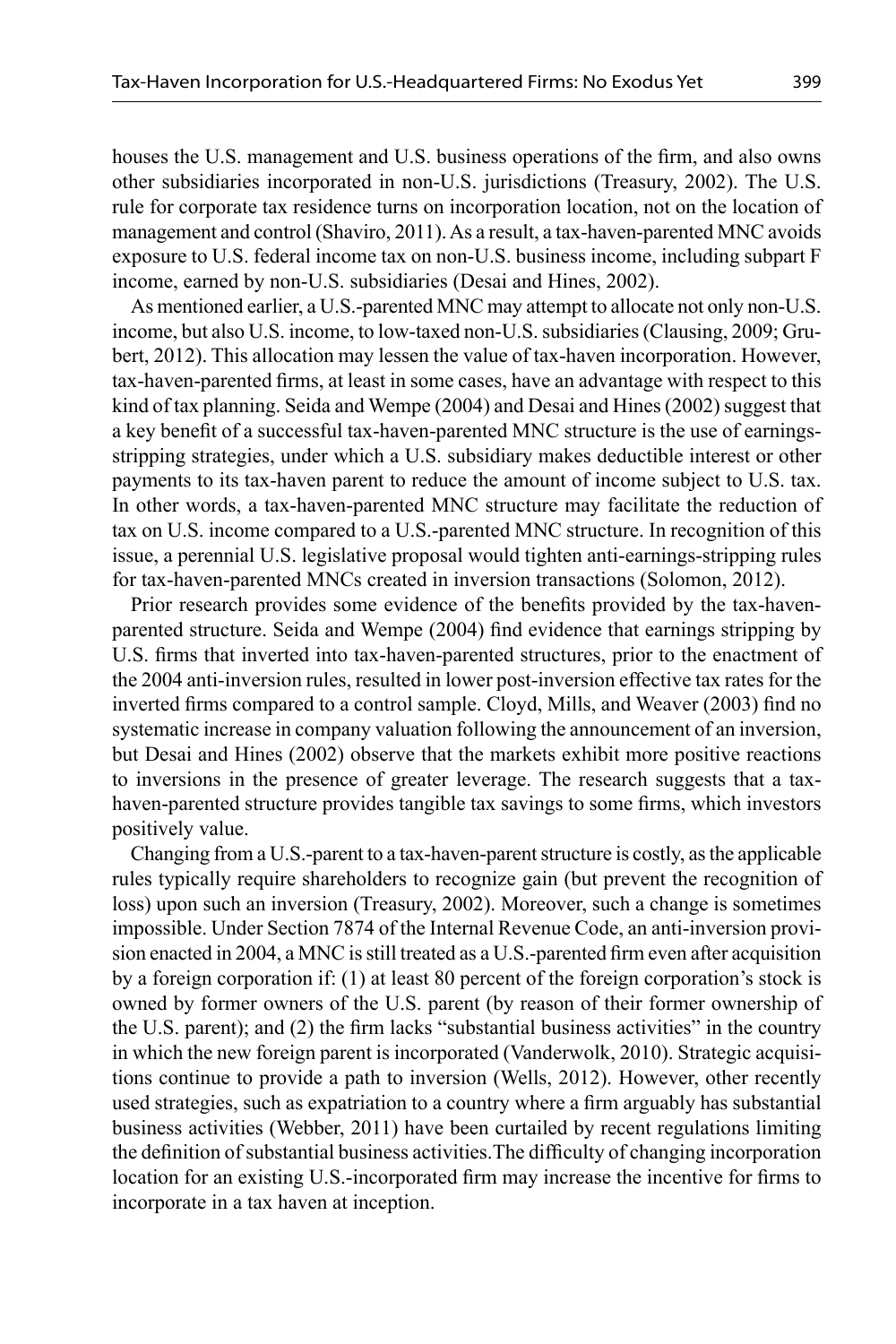#### **C. Increasing Tax-Haven Incorporation Incentives?**

The differences between the federal taxation of U.S.-parented and tax-haven-parented MNCs are not new. But it has been argued that, over time, the differences have become more likely to lead to U.S.-headquartered MNCs opting for tax-haven parents, including at the time of initial incorporation (Desai and Dharmapala, 2010; Shaviro, 2011). One reason is the asserted increased ease, attributable to communications and other technological developments, of "decentering" companies, or placing financial, organizational, and managerial "homes" in different countries (Desai, 2009, p. 1277). Another reason cited for an increased incentive for MNCs to incorporate outside the United States is that other countries have lowered their corporate income tax rates, relative to the United States, partially in an attempt to attract foreign direct investment (Altshuler and Grubert, 2006; Shaviro, 2011). A comparison of the statutory corporate income tax rate imposed by the United States to the statutory rates imposed by other countries reveals that the top U.S. statutory rate of 35 percent substantially exceeds the mean Organisation for Economic Co-operation and Development (OECD) rate of 25 percent, and is much greater than the typical tax-haven rate of 0 percent (Sullivan, 2011). Another factor that firms may consider in connection with tax-haven incorporation is the possibility of future changes in U.S. tax law. For example, in the wake of perceived abuse of the cost-sharing and buy-in regulations mentioned above, the U.S. government adopted revised regulations that had the effect of allocating deductions away from a U.S. parent corporation (in the case of regulations applicable to stock option costs) or allocating income to a parent corporation (in the case of platform contribution transaction buy-in pricing regulations) (Nadal, 2009). Use of a tax-haven parent avoids the possibility that similar rules reducing the ability of a U.S. parent to shift profits to low-tax subsidiaries will adversely affect a firm.

Another reform proposal would change the U.S. corporate income tax system to implement worldwide consolidation, or the current taxation of U.S.-parented MNCs on all of the income generated by non-U.S. subsidiaries (Kleinbard, 2011b), or at least on the income generated by low-taxed non-U.S. subsidiaries (White House and U.S. Treasury, 2012). Such a worldwide consolidation reform would not affect the U.S. federal income taxation of tax haven-parented MNCs.

However, there is also the risk that future tax laws may make tax-haven incorporation less desirable. For example, passage of a "managed and controlled" test for determining corporate residence could significantly undermine the strategy of tax-haven incorporation (Kleinbard, 2011b). Alternatively, rules directed specifically at low-taxed parents of U.S. subsidiaries could undo much of the benefi t of, for example, earnings-stripping planning (Solomon, 2012). That said, a tax-haven-parented MNC could presumably domesticate and change into a U.S.-parented MNC if it concluded that the tax-havenparented structure no longer offered sufficient advantages.

# **D. Non-tax Considerations**

Non-tax incentives, most importantly capital markets and related corporate governance concerns, can also affect a firm's choice of country of incorporation. Non-U.S.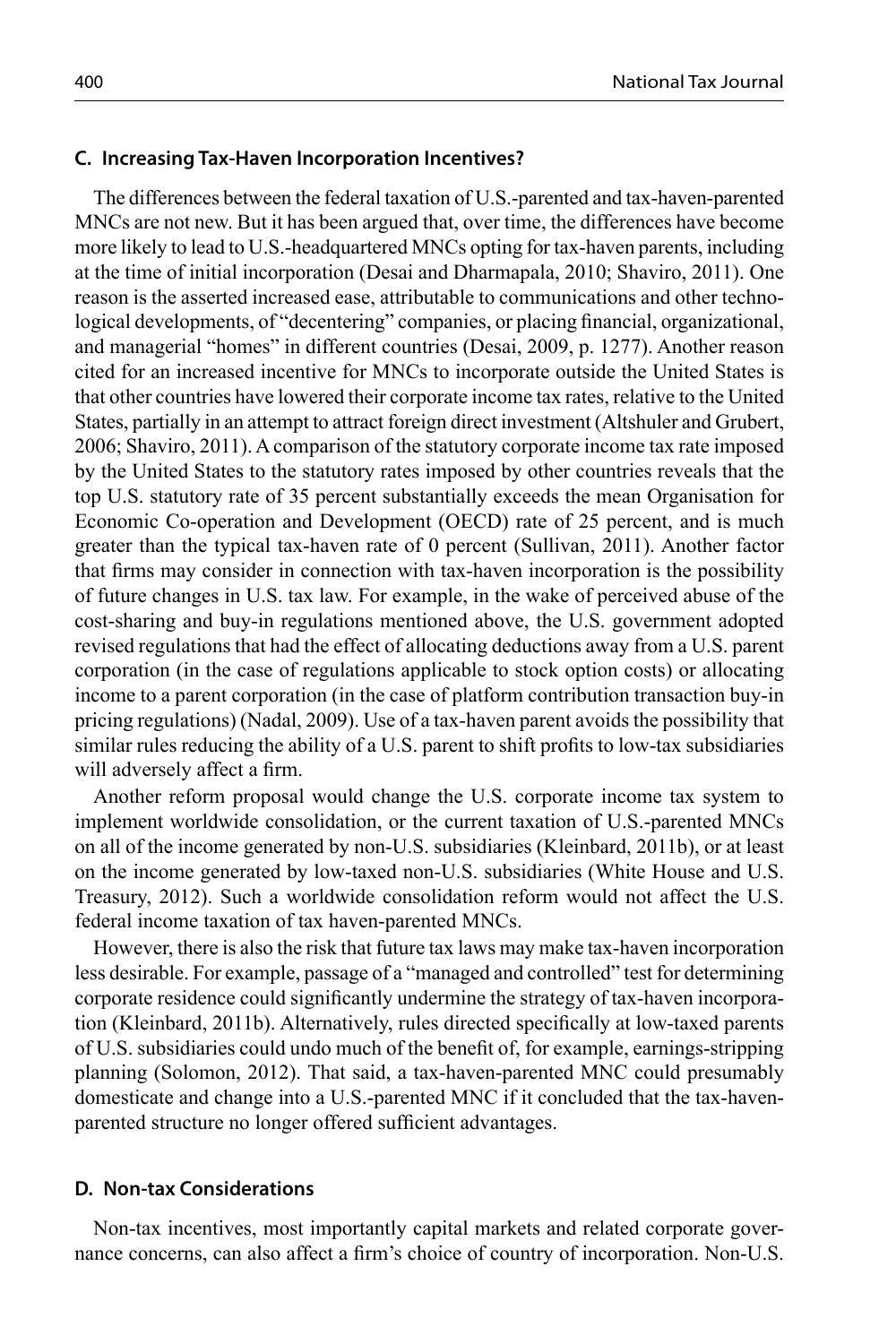incorporation does not offer the benefit of access to Delaware corporate governance law (Kane and Rock, 2008), and this lack of access may translate into lower investor confidence in management (Hanlon and Slemrod, 2009). Related research on the reasons for cross-listing indicates that cross-listed firms trade at a premium because their willingness to comply with stricter accounting, disclosure and other rules serves as a "bonding" signal that reassures investors about low agency costs (Litvak, 2007).

More specific regulatory concerns may also play a role. Certain regulations, like those applicable to the airline industry, may favor U.S.-incorporated firms (Dobson and McKinney, 2009). On the other hand, incorporation outside the United States could facilitate listing outside the United States and the avoidance of some U.S. securities reporting requirements (Litvak, 2007), or could loosen applicable insurance regulations (Elliott, 2005) or shipping law requirements (Semerono, 2000).

These non-tax considerations, together with opportunities for U.S.-incorporated firms to reduce U.S. tax under existing law, may affect the expected benefits of taxhaven incorporation for some firms. However, as pointed out in other research (Desai and Dharmapala, 2010; Shaviro, 2011), tax-haven incorporation still appears to offer many firms the prospect of avoiding a small current U.S. tax on non-U.S. income and the possibility of eroding the U.S. tax base through earnings-stripping strategies. The question we engage is whether firms are taking advantage of this option.

#### **III. STUDY DESIGN**

#### **A. Overview**

As discussed above, U.S. tax rules may encourage a U.S.-headquartered MNC to adopt a tax-haven-parented structure. But to what extent have U.S.-headquartered MNCs in fact used tax-haven-parented structures, and has their use of these structures changed over time? These questions motivate our study. We seek to test two hypotheses. First, do U.S.-headquartered MNCs incorporate in tax havens prior to an IPO? Second, are U.S.-headquartered firms responsible for the previously documented increase in the proportion of firms conducting U.S. IPOs that are incorporated in tax havens?

### **B. Use of IPO Data to Study Incorporation Location Decision**

Our study examines firms that conducted IPOs on U.S.-based exchanges between 1997 and 2010. We choose this set of firms because:  $(1)$  it has been previously cited as support for the proposition that more U.S.-headquartered MNCs have begun to incorporate outside the United States, and in particular in tax havens (Desai and Dharmapala, 2010; Shaviro, 2011); (2) IPO fi lings contain not only data about incorporation location and listed headquarters, but also information that can be used to evaluate the "true" natural headquarters of a firm;  $(3)$  since IPO firms are often relatively young, use of the IPO sample allows us to observe the incorporation status of many firms relatively close to their original incorporation date; and (4) examining U.S. IPO firms will capture the U.S.-headquartered multinational population that we are interested in, under the assumption that MNCs are large enough to prioritize access to public equity markets.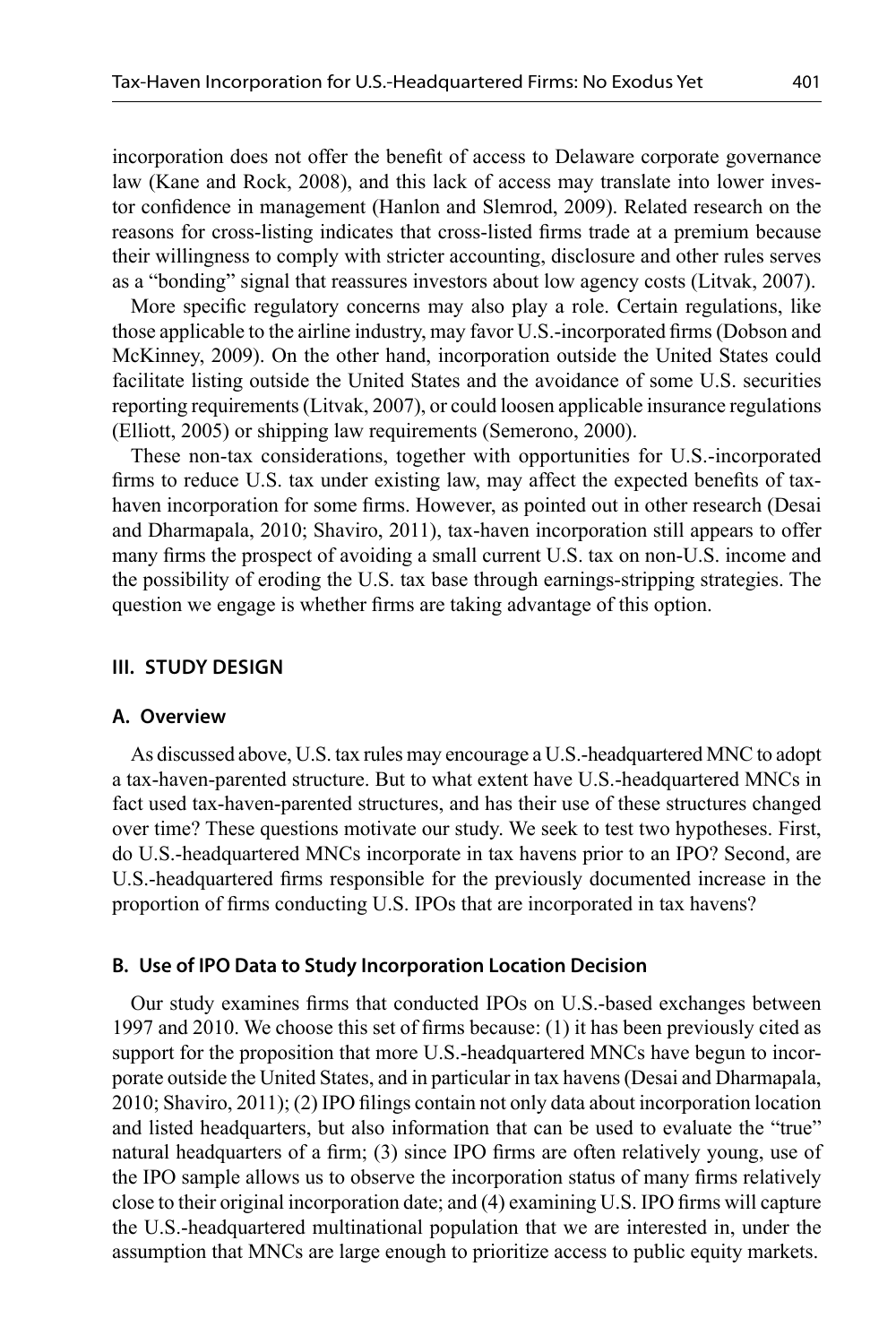Selection bias affects our sample to a limited extent. First, our sample excludes firms that do not conduct an IPO. Therefore we are unable to observe the incorporation decisions of firms who fail, are acquired prior to listing, or remain private. We have little reason to think that firms that fail or experience a strategic acquisition are more likely to choose tax-haven incorporation compared to firms that conduct an IPO. But it is possible that that a firm that plans to stay private may be more likely to choose tax-haven incorporation compared to firms that conduct an IPO. For example, it is possible that corporate governance and shareholders' rights offered by U.S. incorporation are more important for shareholders of a publicly held corporation than for owners of a closely held firm.

A second source of potential bias is that, although our sample includes firms that conduct an IPO on a U.S. exchange simultaneously with an offering on a non-U.S. exchange, we do not examine the incorporation decisions of firms that do not list on a U.S. exchange. There has been a significant drop in IPOs conducted on U.S. exchanges in recent years, and a concurrent increase on non-U.S. exchanges. If this dynamic is driven by U.S.-headquartered firms conducting their IPO on foreign markets, and these firms incorporate in tax havens, then our analysis would undercount the number of U.S.-headquartered firms that incorporate in tax havens.

In concurrent research, Doidge, Karolyi, and Stultz (2012) examine the drivers of the growth of IPOs outside of the U.S. They show that the number of firms conducting an IPO only outside of their domestic market has grown from 55 in 1990 to 734 in 2007, with the associated proceeds increasing from \$8.8 billion to \$168.8 billion. While the authors do not document the total number of U.S. firms in this group, they do show that U.S. firms that do not list on a U.S. market generate only 7 percent of the total proceeds from these issuances. They conclude that the growth of IPOs outside the United States is driven predominantly by non-U.S. firms conducting IPOs outside of U.S. exchanges. As a result, we do not believe our focus on U.S.-listed IPO firms omits a meaningful number of U.S.-headquartered MNCs.<sup>1</sup>

A final limitation with our study design is that each observation in our data set typically relates to an incorporation decision taken several years prior to the IPO date and therefore lags incorporation decisions made in response to historical developments. As a result, any decisions made in response to legislative changes in the recent past will most likely not be reflected in the data. For example, the observations of U.S-headquartered, tax-haven-incorporated firms are composed mainly of firms that incorporated prior to the 2004 enactment of I.R.C. Section 7874, which severely curtails the ability of a U.S.-parented MNC to invert into a non-U.S. parent structure.

<sup>&</sup>lt;sup>1</sup> To provide additional evidence that U.S.-headquartered firms generally list on U.S. exchanges, we examined all firms that appear on the Compustat Fundamentals Annual (listed on North American Exchanges) and Global (international exchanges) databases for the sample period of 1997–2010. We identified all firms coded as U.S.-headquartered in the two databases (5,665 firms) and observed that 99 percent (5,622 firms) are, according to the databases, listed on an exchange (item EXCHG for fundamentals annual, EXCHC for global) located in the United States.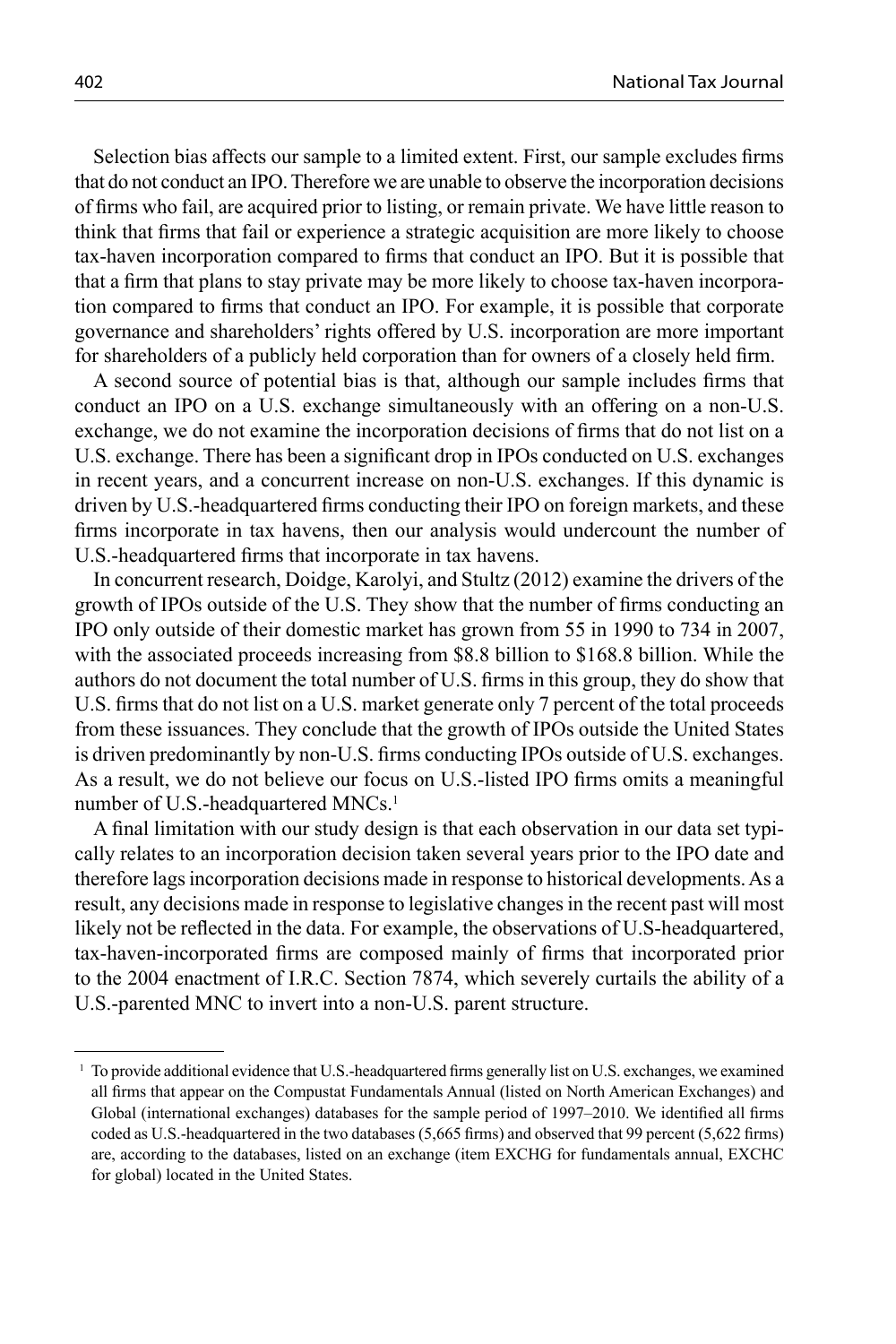## **C. Default Incorporation Jurisdiction Assumption**

Others have identified the challenge of identifying the counterfactual case of those firms that would have incorporated in the United States but for U.S. corporate tax rules (Desai and Dharmapala, 2010). We address this problem by assuming that the default jurisdiction of incorporation is the headquarters jurisdiction of the firm. This is consistent with a body of related corporate governance literature that finds a significant homestate advantage and a largely binary incorporation location choice between the home state and Delaware for U.S. firms (Bebchuk and Cohen, 2003; Daines, 2002). Thus a decision by a U.S. firm to incorporate in the United States indicates that corporate tax, regulatory or other incentives are not sufficient to motivate non-U.S. incorporation. Alternatively, a decision by a U.S.-headquartered firm to incorporate in a tax-haven jurisdiction suggests that U.S. tax or other incentives are strong enough to motivate non-U.S. incorporation.

# **D. Sample Construction and Identification of Tax Havens**

To build our sample, we collect a listing of all initial public offerings on a stock exchange in the United States from the Thomson Financial Services Database (also known as Securities Data Company (SDC)) between 1997 and 2010. Table 1 details the sample construction. Panel A documents our initial sample of 2,911 IPOs after screening for missing data and eliminating certain investment funds. Panel B documents our collection of U.S.-headquartered firms within the larger sample. We identify 2,587 firms coded by SDC as U.S.-headquartered. We then examine the prospectuses of the 324 firms shown by SDC as headquartered elsewhere to ensure that the non-U.S.-headquartered coding is correct.<sup>2</sup> We classify all firms that disclose their principal office or more than 50 percent of their employees, floor area, or revenue in the United States as being headquartered in the United States. This results in the identification of 35 additional U.S.-headquartered firms.

Panel C shows our identification of U.S.-headquartered MNCs. We use information provided by the 2011 Compustat fundamentals annual database to find evidence of foreign operations. Table 1, panel C documents this process. Of the 2,622 U.S. headquartered IPO firms, we find 918 firms that show evidence of global operations. We code a firm with the selected screens equal to "missing" as purely domestic. As it is likely that at least some of the "missing" firms have foreign revenues, but do not specifically break out geographic information in their segment disclosures, we are likely undercounting the true number of MNCs.

<sup>&</sup>lt;sup>2</sup> The SDC "Nation" coding generally simply refers to the principal executive office listing on the face of the registration statement, which may not reflect a firm's strongest business nexus. Of the 302 non-U.S.incorporated firms for which we hand-collected principal executive office data, 277, or 92 percent, listed a principal executive office country that was the same as the SDC "Nation" code.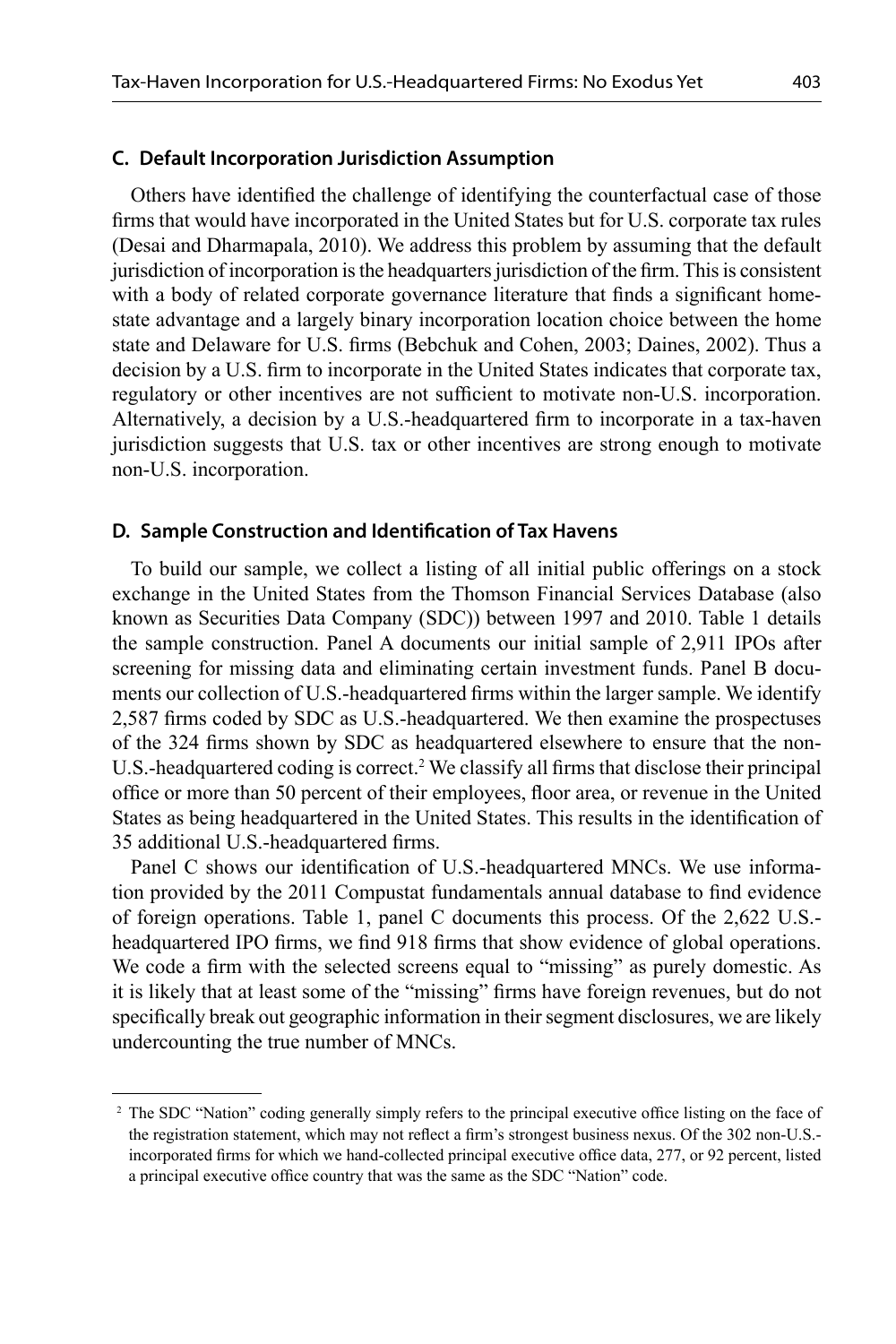| Table 1                                                                               |        |  |  |
|---------------------------------------------------------------------------------------|--------|--|--|
| Sample Construction                                                                   |        |  |  |
| Panel A: Total Sample                                                                 |        |  |  |
| Total U.S. IPOs, between 1997-2010, from SDC                                          | 3,939  |  |  |
| Less:                                                                                 |        |  |  |
| Non-original IPOs                                                                     | $-55$  |  |  |
| Duplicate entries                                                                     | $-18$  |  |  |
| Firms for which we could not obtain the country of incorporation<br>SIC code filters: | $-259$ |  |  |
| 6000-6199: Depository and non-depository credit institutions                          | $-144$ |  |  |
| 6722: Open-end management investment offices                                          | $-2$   |  |  |
| 6726: Closed-end management investment offices                                        | $-420$ |  |  |
| 6798: Real estate investment funds                                                    | $-107$ |  |  |
| 6799: Other investors                                                                 | $-23$  |  |  |
| Initial sample                                                                        | 2,911  |  |  |
| Panel B: Construction of U.S.-headquartered Sample                                    |        |  |  |
| Total U.S.-headquartered Firms per SDC Coding                                         | 2,587  |  |  |
| Added from review of prospectuses:                                                    |        |  |  |
| Principal executive office listed $=$ U.S.                                            | 1      |  |  |
| More than 50% U.S. revenue                                                            | 24     |  |  |
| More than 50% floor area in U.S.                                                      | 9      |  |  |
| More than 50% U.S. employees                                                          | 1      |  |  |
| Total U.S.-headquartered Firms                                                        | 2,622  |  |  |
| Panel C: Constructions of U.S.-headquartered MNC Sample                               |        |  |  |
| Total U.S.-headquartered Firms                                                        | 2,622  |  |  |
| Number that could be Identified in Compustat                                          | 2,465  |  |  |
| U.S.-headquartered Firms with Non-missing, Non-zero Amounts                           |        |  |  |
| in the Year of IPO or any of the Subsequent Three Years:                              |        |  |  |
| Pre-tax foreign income                                                                | 588    |  |  |
| Foreign deferred taxes                                                                | 127    |  |  |
| Foreign income tax expense                                                            | 203    |  |  |
| Total U.S.-headquartered Multinational Companies                                      | 918    |  |  |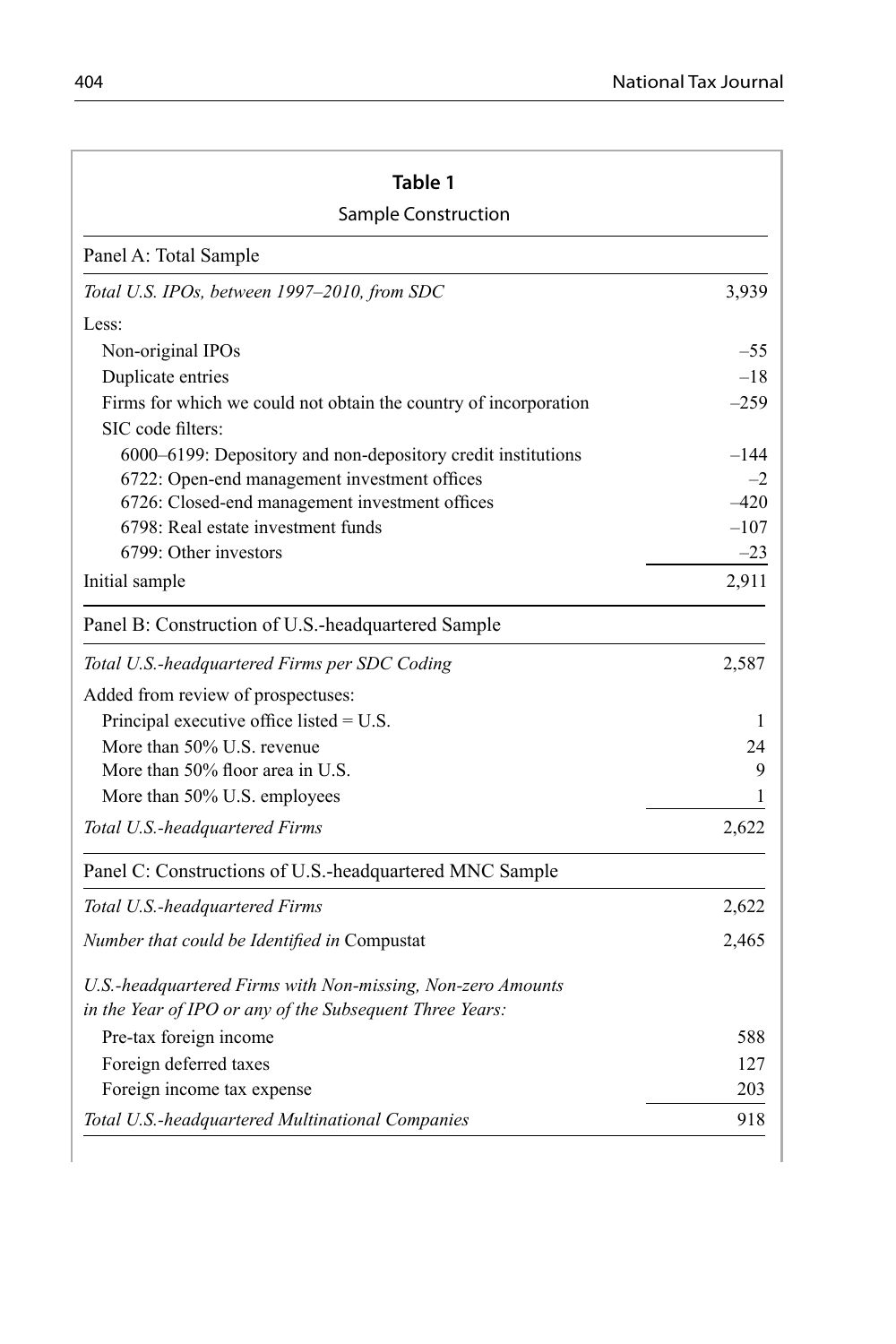# **Table 1 (continued)**

## Sample Construction

Notes: Firms identified as U.S.-headquartered MNCs in Panel C are used for the analysis in Table 2. Firms identified as U.S.-headquartered MNCs in Panel C and that also provide information regarding pre-tax foreign income (PIFO) and total pre-tax income (PI) are segregated for the analysis in Table 4. Sources:

#### *Panel A:*

We obtain a listing of all Initial public offerings in the United States from the Thomson Financial Services Database (Securities Data Company (SDC)) between 1997 and 2010. This results in 3,939 offerings. From SDC we obtain the firm name, issue date, SIC code, country of incorporation (item "Country of Incorporation" or "State of Incorporation"), and headquarters country (item "Nation"). We eliminate all offerings which were not the firms' initial IPO (SDC category "Original IPO" equal to "No"), as well as 18 offerings that are duplicated in the database. We note 899 offerings that are missing the country of incorporation in SDC. For these offerings we manually review the firms' prospectus (i.e. form  $S-1$ ,  $F-1$ , S-11, N-2, etc.) to collect the country of incorporation at the time of offering. We obtain this information for all but 259 of the offerings. We also eliminate all depository and non-depository credit institutions  $(SIC Codes 6000–6199)$ , real estate investment trusts  $(6798)$ , closed-end management investment offices  $(6726)$ , open-end management investment offices  $(6722)$ , and other investors  $(6799)$ . This leaves us with 2,911 firms with the countries of headquarters and incorporation identified.

## *Panel B:*

We note that SDC typically uses the address given by the firm as the principal executive office to determine the headquarters country. To expand the definition of U.S.-headquartered firms, we review the prospectuses for all 324 firms not incorporated in the United States to find evidence that the firm is effectively domiciled in the United States. We apply four screens to make this determination: (1) address of the principal executive office;  $(2)$  percentage of employees located in the United States;  $(3)$  percentage of floor area located in the United States; and (4) percentage of revenue generated in the United States. For the last three screens, if the percentage is greater than 50%, we code the firm as having a headquarters in the United States. This results in coding an additional 35 firms as U.S.-headquartered.

#### *Panel C:*

We use the firm's CUSIP number from SDC to obtain the GVKEY from the 2011 version of the Compustat fundamentals annual database. For firms that could not be identified in this manner we collect the CIK number from the SEC's EDGAR database and use it to identify the GVKEY in Compustat. For each firm we obtain the ending total assets (item AT), closing share price (PRCC\_F), common shares (CSHO), and net income (NI) for the first fiscal year end after the conclusion of the IPO. We require that each firm have non-missing item AT for inclusion in the sample, leaving 2,465 firms available for analysis. For these firms we code each that reports a non-zero amount of pre-tax foreign income (Compustat item PIFO), foreign deferred tax liability (item TXDFO), or foreign tax expense (item TXFO) in the year of IPO or the subsequent three years as having foreign operations. If all of those amounts are zero or missing we code the firm as having solely domestic income.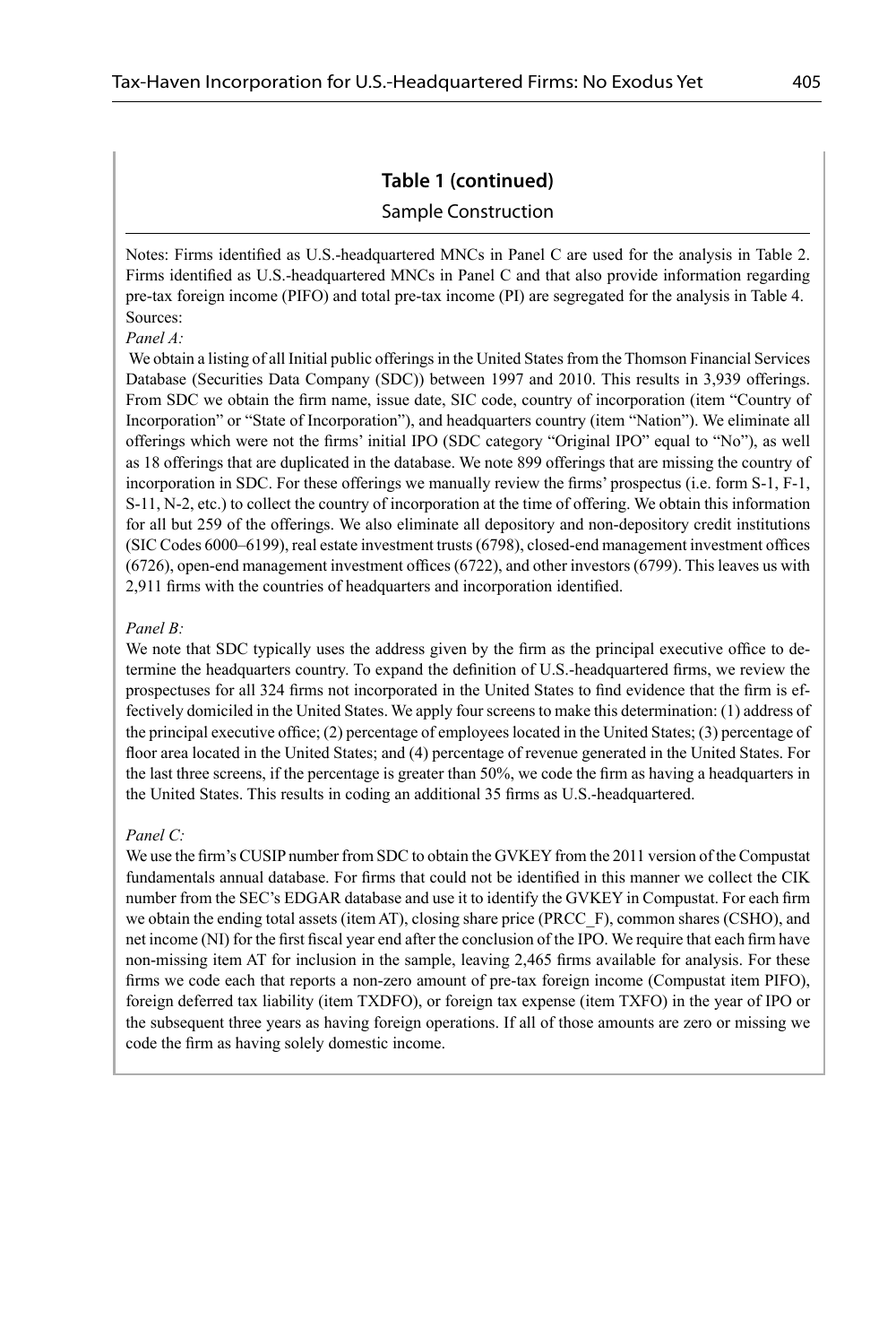# **IV. RESULTS**

## **A. Summary**

Our results are divided into three sections. First, we report the frequency with which U.S.-headquartered MNCs in our data set incorporate in tax-haven jurisdictions. We consider a firm to be incorporated in a tax haven if the incorporation country is classified as such by Dharmapala and Hines  $(2009)$ .<sup>3</sup> We also show descriptive data comparing U.S.-headquartered MNCs with tax-haven-incorporated parents to U.S.-headquartered MNCs with U.S.-incorporated parents. Second, we examine the previously noted increase of U.S.-listed IPO firms incorporating in tax havens (Desai and Dharmapala, 2010), and document where the firms driving this increase are headquartered. Finally, we list and describe the characteristics of the U.S.-headquartered firms that we find are important in the decision to incorporate in a tax-haven jurisdiction.

# **B. U.S.-Headquartered MNCs Overwhelmingly Incorporate in the United States**

In this paper, we generally consider U.S.-headquartered firms' incorporation decisions as a binary choice between U.S. incorporation and tax-haven incorporation. A third choice, non-U.S., non-tax-haven incorporation, is also an option. Some anecdotal evidence of recent examples of the approach of non-U.S., non-tax-haven incorporation exists (Webber, 2011). Before turning to the United States-versus-tax-haven choice, we briefly consider the possibility that multinational firms in our sample choose to incorporate outside the United States, but not in tax havens, by examining the 918 U.S.-headquartered MNCs that we identify.

Table 2 presents the results. Of the 918 identified U.S.-headquartered MNCs in the sample, 44 incorporate outside the United States. Of these 44 firms, 17, or 2 percent of the total sample, incorporate in a non-U.S. country that is not a tax haven.<sup>4</sup> Israel is the only non-tax-haven country with more than a 1 percent share of the firms that incorporate outside the United States. Therefore, while the results indicate that a U.S. headquartered MNC is overwhelmingly likely to incorporate in the United States, if it does not, it is most likely to incorporate in a tax haven.

<sup>&</sup>lt;sup>3</sup> The Dharmapala and Hines list represents the consolidation of two different lists, one from Hines and Rice (1994) and one from an OECD (2000) report. A firm is classified as being incorporated in a tax haven jurisdiction if the 2-digit country code corresponds to a country listed as a tax haven (Dharmapala and Hines, 2009). These countries are: Andorra, Anguilla, Antigua and Barbuda, Aruba, Bahamas, Bahrain, Barbados, Bermuda, British Virgin Islands, Cayman Islands, Channel Islands, Cook Islands, Cyprus, Dominica, Gibraltar, Hong Kong, Ireland, Isle of Man, Jordan, Lebanon, Liberia, Lichtenstein, Luxembourg, Macao, Maldives, Malta, Marshall Islands, Mauritius, Monaco, Montserrat, Nauru, Netherland Antilles, Niue, Panama, Saint Kitts and Nevis, Saint Lucia, Saint Vincent and the Grenadines, Samoa, San Marino, Seychelles, Singapore, Switzerland, Tonga, Turks and Caicos Islands, Vanuatu, and Virgin Islands (U.S.). 4 We obtain similar figures when we consider the total sample of U.S.-headquartered firms without control-

ling for MNC status: only 69 firms, or 2.6 percent of the larger sample, incorporate outside the United States and 22 of these 69 firms incorporate in a non-U.S., non-tax-haven location.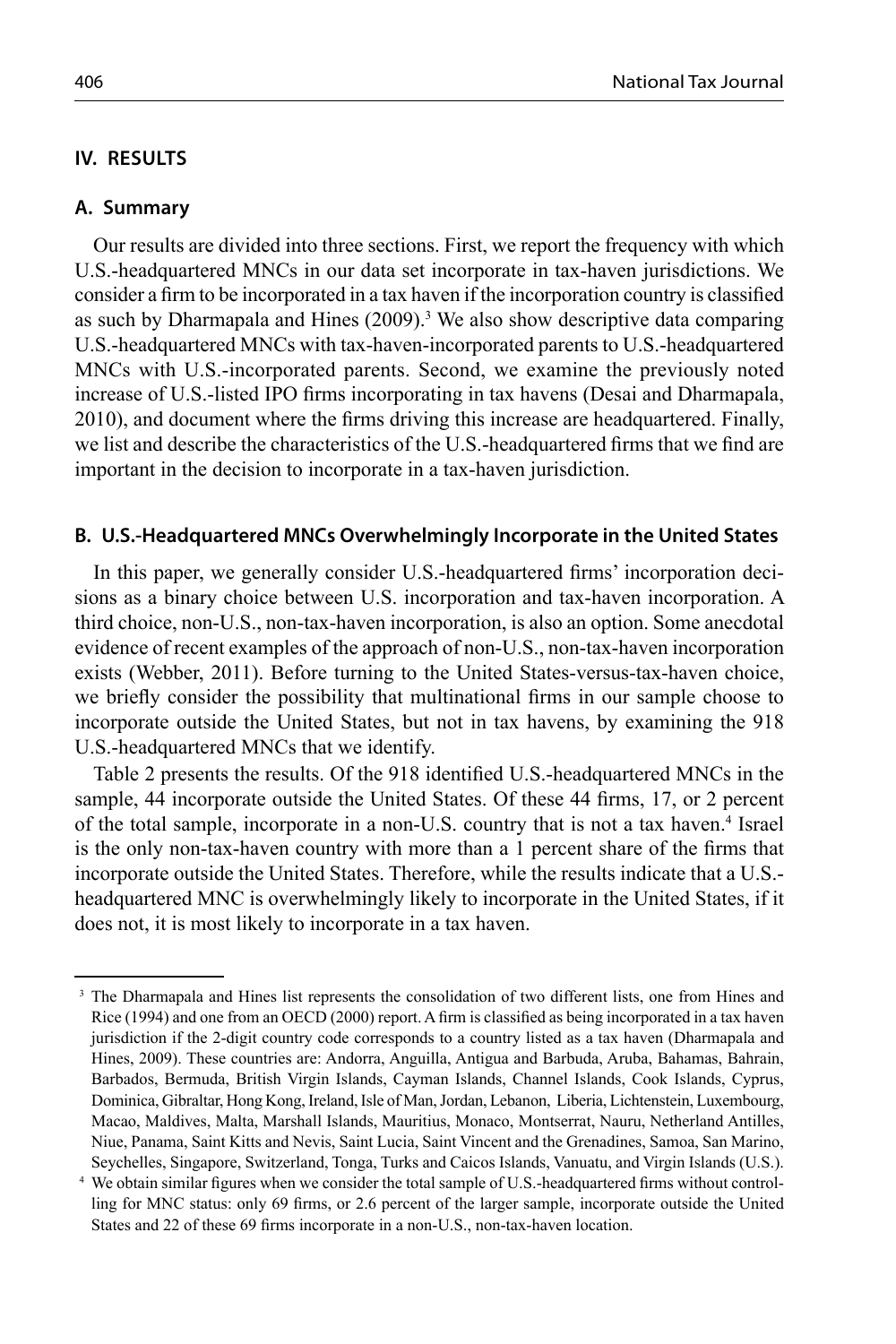| Table 2<br>Incorporation Locations of U.S.-Headquartered MNCs |        |                     |  |
|---------------------------------------------------------------|--------|---------------------|--|
| Country of Incorporation                                      | Number | Percentage of Total |  |
| <b>United States</b>                                          | 874    | 95                  |  |
| Tax Haven                                                     | 27     | 3                   |  |
| <b>Israel</b>                                                 | 10     |                     |  |
| Canada                                                        | 3      | 0.3                 |  |
| Netherlands                                                   | 2      | 0.2                 |  |
| Germany                                                       |        | 0.1                 |  |
| Philippines                                                   |        | 0.1                 |  |
| Total                                                         | 918    |                     |  |

Notes: See Table 1 for sample description. A firm is classified as incorporated in a tax haven jurisdiction if the 2 digit country code corresponds to a country listed as a tax haven by Dharmapala and Hines (2009, p. 1067); see footnote 3 for a list of these countries.

We focus the remainder of our analysis on the choice between tax-haven and U.S. incorporation. This focus not only includes the majority of non-U.S. incorporation location choices made by U.S.-headquartered MNCs, but also responds directly to the prediction of an increase in U.S.-headquartered, tax-haven-incorporated firms as a result of onerous U.S. federal income tax rules (Desai and Dharmapala, 2010; Shaviro, 2011). Table 3 shows the number of MNCs headquartered in the United States that incorporate in a tax haven compared to the total number of MNCs headquartered in the United States and incorporated in the United States or a tax haven. Table 3's analysis does not include the 17 MNCs headquartered in the U.S. and incorporated in non-U.S., non-tax-haven locations. The overall number of tax-haven-incorporated firms in this subsample of issuers is only 27 out of 901, or 3 percent. Even if we assume that the additional 20 tax-haven firms that were missing evidence of foreign operations in Compustat are multinationals, and that no non-tax-haven firms missing information were multinationals, the percentage of U.S.-headquartered MNCs that choose to incorporate in tax havens would only increase to just over 5 percent.

In some years, the percentage of tax-haven-incorporated firms is higher. For example, it is 16 percent in 2002 and 9 percent in 2009. However, in both of those years, the absolute number of tax-haven firms is only three and two, respectively. The higher percentage in those years reflects the low number of total IPOs as opposed to an increase in the occurrence of U.S. MNCs incorporating in tax havens. The results indicate that U.S.-headquartered MNCs have not made the decision to incorporate in tax havens prior to an IPO in significant numbers.

As noted in Panel C of Table 1, of the 918 multinational, U.S.-headquartered IPO firms that we identify, 588 have sufficient information about non-U.S. income to permit a comparison of the financial characteristics of different firms. In keeping with our binary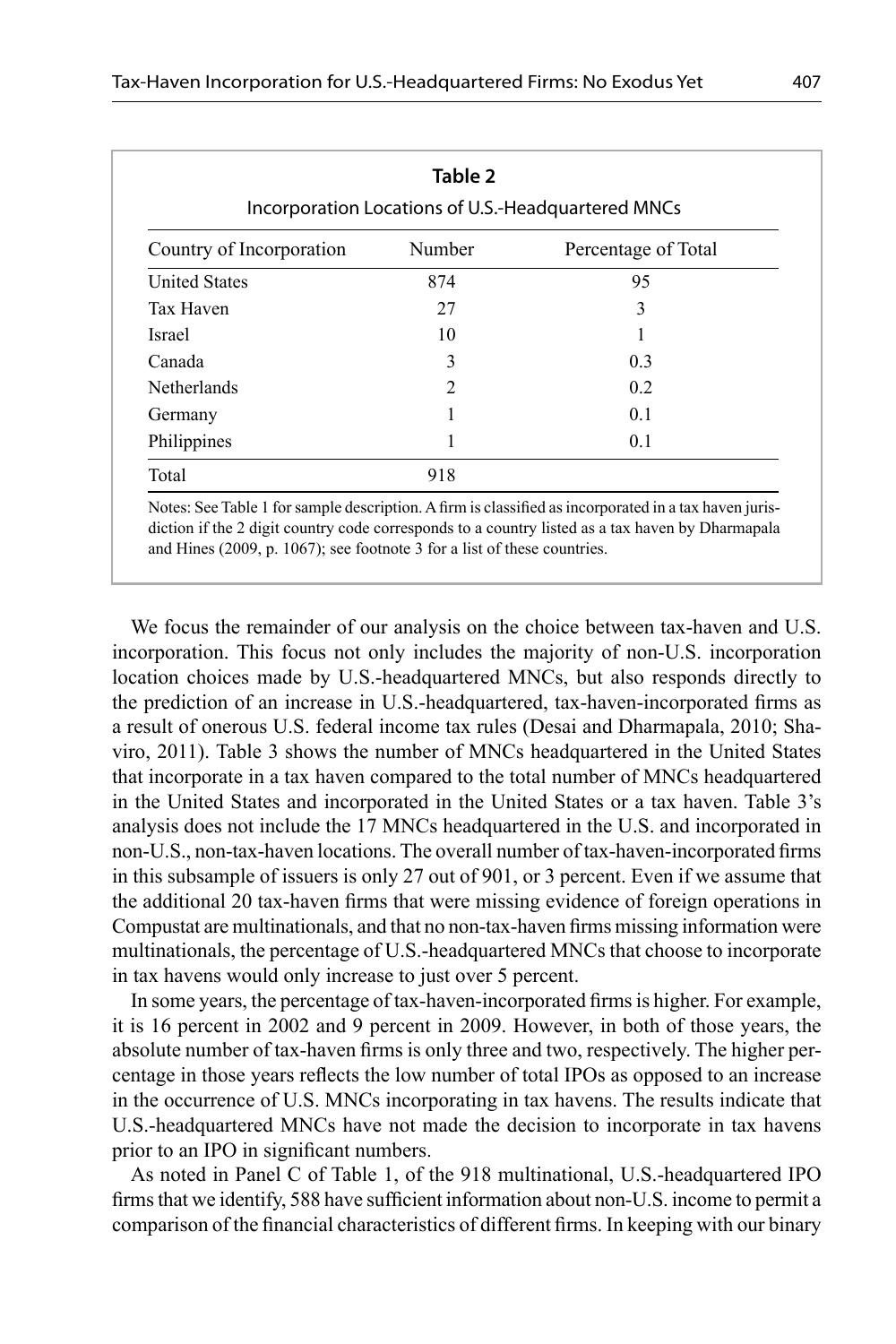| Comparison of U.S-Headquartered MNCs that Incorporate in Tax<br>Havens to Total U.S.-Headquartered MNCs that Incorporate in the<br>United States or in Tax Havens |       |                          |                |
|-------------------------------------------------------------------------------------------------------------------------------------------------------------------|-------|--------------------------|----------------|
| Incorporated in a Tax Haven                                                                                                                                       |       |                          |                |
| Year                                                                                                                                                              | Total | Number                   | Percentage     |
| 1997                                                                                                                                                              | 139   | 3                        | $\overline{2}$ |
| 1998                                                                                                                                                              | 78    | $\theta$                 | $\theta$       |
| 1999                                                                                                                                                              | 127   | 1                        | 1              |
| 2000                                                                                                                                                              | 120   | $\overline{\mathcal{A}}$ | 3              |
| 2001                                                                                                                                                              | 37    | 1                        | 3              |
| 2002                                                                                                                                                              | 19    | 3                        | 16             |
| 2003                                                                                                                                                              | 22    | 1                        | 5              |
| 2004                                                                                                                                                              | 74    | 1                        | 1              |
| 2005                                                                                                                                                              | 65    | 3                        | 5              |
| 2006                                                                                                                                                              | 70    | 3                        | 4              |
| 2007                                                                                                                                                              | 80    | 3                        | 4              |
| 2008                                                                                                                                                              | 8     | $\theta$                 | $\theta$       |
| 2009                                                                                                                                                              | 23    | 2                        | 9              |
| 2010                                                                                                                                                              | 39    | $\overline{2}$           | 5              |
|                                                                                                                                                                   | 901   | 27                       | 3              |

comparison, we focus on a subsample of 575 firms that are incorporated either in a tax haven or in the United States for the analysis. As Table 4 shows, 19 of these 575 firms are incorporated in a tax haven. Compared to firms not incorporated in tax havens, the tax-haven firms have significantly larger average assets (*ASSETS*, of \$1.7 billion versus about \$800 million) and market capitalization (*SIZE*, of \$3.1 billion versus \$1.3 billion). They are also more profitable, as average return on assets (*INC<sub>i</sub>*) in the year of the IPO is  $0.03$  versus  $-0.04$  for the U.S.-incorporated firms. Our data show research and development intensity  $(R&D)$  that is slightly higher for U.S.-incorporated firms, but this difference is not statistically significant.

Finally, the tax-haven incorporated firms have a higher ratio of foreign income to total income (*FORINC* of 0.64 versus 0.23). This suggests that the U.S.-headquartered firms that incorporate in tax havens are the firms that expect to realize relatively larger benefits from the reduction of U.S. tax on their non-U.S., and perhaps also their U.S.,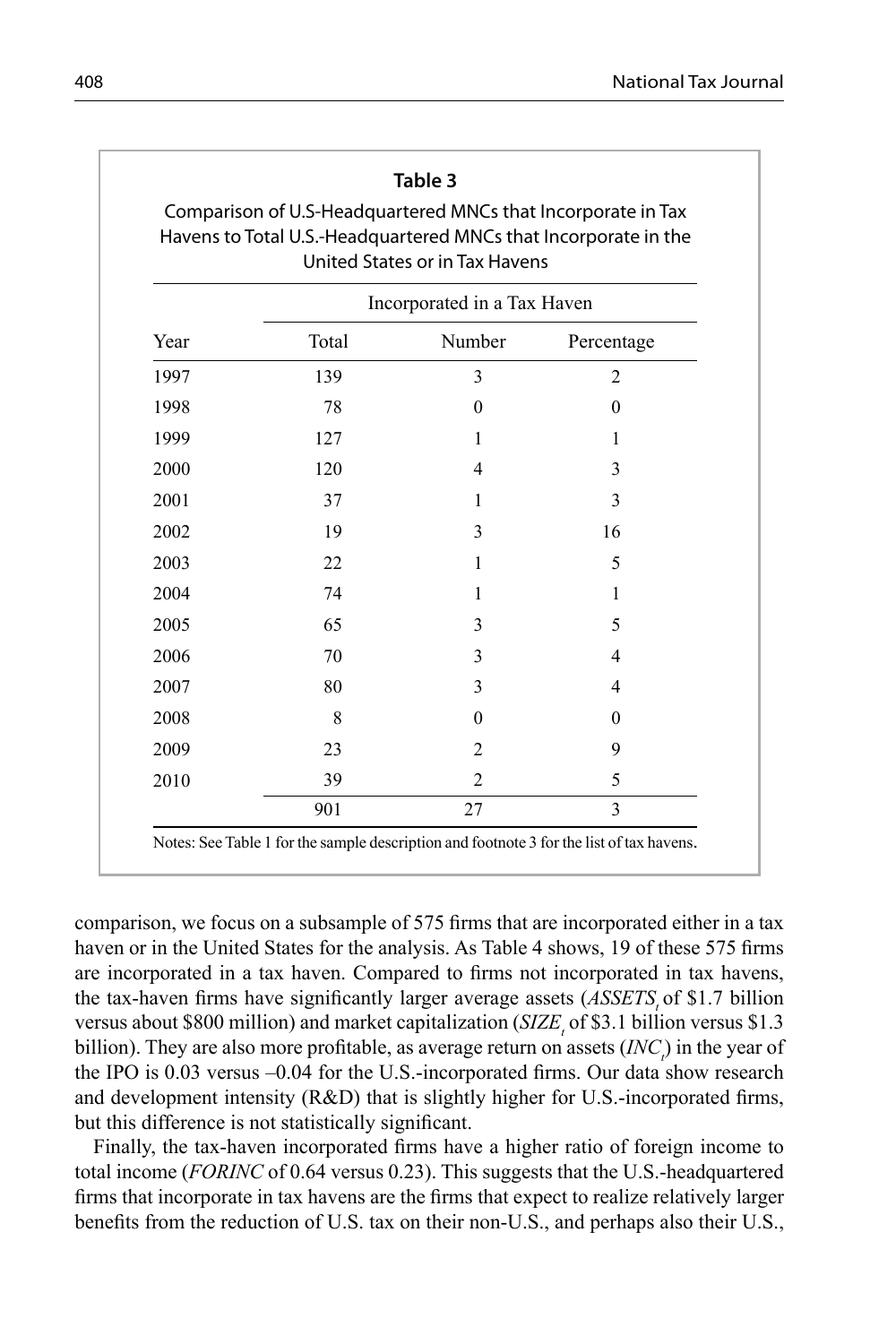|                  |         | Incorporation Location                                                                                                                                                                                                                                                                                                                                                                                                                                                                                                                                                                                                                                                                                                                                                                                                               |            |
|------------------|---------|--------------------------------------------------------------------------------------------------------------------------------------------------------------------------------------------------------------------------------------------------------------------------------------------------------------------------------------------------------------------------------------------------------------------------------------------------------------------------------------------------------------------------------------------------------------------------------------------------------------------------------------------------------------------------------------------------------------------------------------------------------------------------------------------------------------------------------------|------------|
| Variable         | US      | Tax Haven                                                                                                                                                                                                                                                                                                                                                                                                                                                                                                                                                                                                                                                                                                                                                                                                                            | Difference |
| ASSETS,          | 832.9   | 1,725.4                                                                                                                                                                                                                                                                                                                                                                                                                                                                                                                                                                                                                                                                                                                                                                                                                              | 892.5**    |
| SIZE,            | 1,295.9 | 3,141.2                                                                                                                                                                                                                                                                                                                                                                                                                                                                                                                                                                                                                                                                                                                                                                                                                              | 1,845.3*   |
| INC <sub>1</sub> | $-0.04$ | 0.03                                                                                                                                                                                                                                                                                                                                                                                                                                                                                                                                                                                                                                                                                                                                                                                                                                 | $-0.07*$   |
| <b>FORINC</b>    | 0.23    | 0.64                                                                                                                                                                                                                                                                                                                                                                                                                                                                                                                                                                                                                                                                                                                                                                                                                                 | $-0.41***$ |
| <b>RD</b>        | 0.09    | 0.05                                                                                                                                                                                                                                                                                                                                                                                                                                                                                                                                                                                                                                                                                                                                                                                                                                 | 0.03       |
| N                | 556     | 19                                                                                                                                                                                                                                                                                                                                                                                                                                                                                                                                                                                                                                                                                                                                                                                                                                   |            |
|                  |         | Notes: Asterisks denote significance at the $1\%$ (***), $5\%$ (**) and $10\%$<br>(*) levels. Significance is calculated using Satterthwaite standard errors.<br>See Table 1 for the sample description, and footnote 3 for the list of tax<br>havens. Variable definitions are as follows: $ASSETSt$ is the total assets at<br>the end of year $t$ (item $AT$ ); SIZE is the price per share at the end of the<br>year ( <i>PRCC F</i> ) multiplied by common shares outstanding ( <i>CSHO</i> ); <i>INC</i> ,<br>is net income $(NI)/AT$ ; FORINC is the average of pre-tax foreign income<br>(PIFO) divided by total pre-tax income (PI) from years t to $t+3$ ; and RD<br>is Research and Developent Expense (XRD) divided by ending total assets<br>$(AT)$ in the year of IPO. If XRD is missing, we code XRD as equal to zero. |            |

income. However, the results also show that U.S.-incorporated MNCs still exhibit material foreign operations (*FORINC* of 0.23) which indicates that there may be a substantial number of U.S.-headquartered firms that could reap some tax benefits from incorporating in a tax haven, yet do not make that choice.

# **C. Chinese- and Hong Kong-Headquartered Firms Drive Increase in Tax-Haven- Incorporation Trend**

We next examine the hypothesis that U.S.-headquartered firms are responsible for the previously documented increase in the proportion of firms conducting U.S. IPOs that are incorporated in tax havens (Desai and Dharmapala, 2010). We use the larger sample of all U.S. IPOs from 1997–2010, as shown in panel A of Table 1, to consider this question. The use of the larger sample, not screened for evidence of multinational activity, is consistent with the approach in Desai and Dharmapala.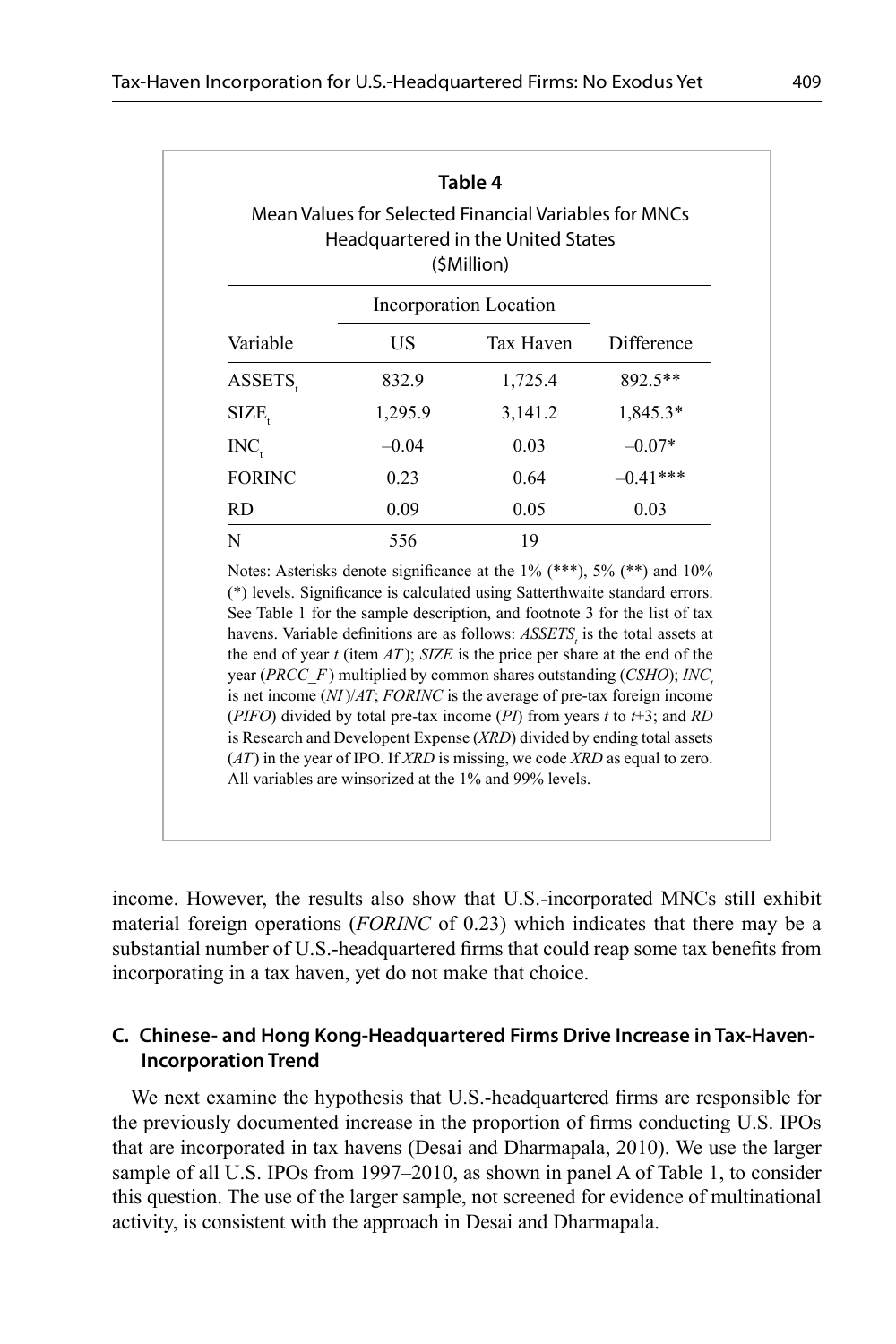Table 5 provides a breakdown of the U.S. IPO firms that incorporate in tax havens. We find that Chinese-, Greek-, and Hong Kong-headquartered firms are responsible for about 60 percent of the instances of tax-haven-incorporated firms conducting U.S. IPOs. Chinese- and Hong Kong-headquartered firms make up more than half of such firms, or  $111$  out of  $210$ .

Figure 1 duplicates the results obtained by Desai and Dharmapala (2010) and shows that the proportion of U.S. IPO firms incorporated in tax havens increased dramatically around 2002. But, as Figure 1 also shows, the frequency of U.S.-headquartered firms incorporating in tax havens has increased only slightly over our sample period. Chineseand Hong Kong-headquartered issuers, not U.S.-headquartered issuers, drive the recent dramatic proportional increase in tax-haven-incorporated firms conducting U.S. IPOs.

The finding that Chinese- and Hong Kong-headquartered firms regularly incorporate in tax-haven jurisdictions<sup>5</sup> has possible relevance to future research about whether U.S.-headquartered firms might at some point begin to regularly incorporate in tax havens or, more generally, outside the United States. In the case of Chinese- and Hong Kong-headquartered firms, there are several non-tax reasons that may support tax haven incorporation. These include legislative restrictions relating to foreign ownership of Chinese-incorporated firms, shareholder and creditor rights, listing approval, and foreign exchange convertibility (Howson and Khanna, 2010). In addition, the high quality and

| Breakdown of the Headquarters Location of Firms<br>that Incorporate in Tax Havens |        |                        |  |
|-----------------------------------------------------------------------------------|--------|------------------------|--|
| Country HQ                                                                        | Number | Percentage<br>of Total |  |
| China                                                                             | 98     | 47                     |  |
| <b>United States</b>                                                              | 47     | 22                     |  |
| Greece                                                                            | 16     | 8                      |  |
| Hong Kong                                                                         | 13     | 6                      |  |
| Other                                                                             | 36     | 17                     |  |
| Total                                                                             | 210    |                        |  |

<sup>5</sup> We also find that Chinese and Hong Kong firms are responsible for more than half (124 out of 243) of the instances of corporations incorporating outside their headquarters jurisdiction — whether or not in a tax haven — and that the overwhelming majority (111 out of 124) of those instances involve incorporation in a tax haven.

of tax havens.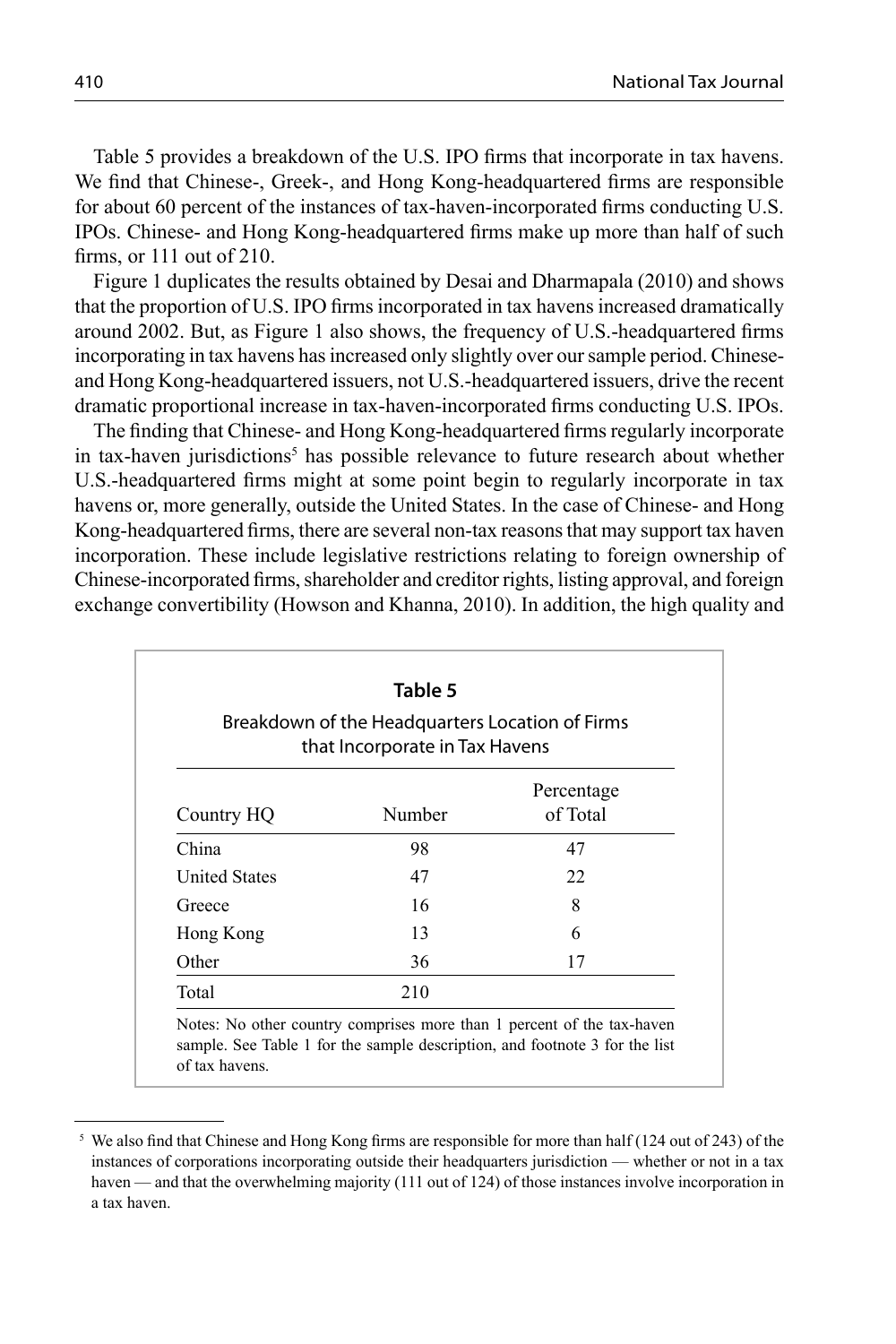

Notes: The total sample trend line has a slope of 0.018 (t-value=8.33\*\*\*), the "no China or Hong Kong HQ" trend line has a slope of 0.004 (t-value=3.93\*\*\*), and the "U.S.-headquarters only" trend line has a slope of 1.06, where three asterisks denote significance at the 1% level. See Table 1 for the sample description.

flexibility of tax havens' corporate governance regimes may increase the attractiveness of tax-haven incorporation (Dharmapala and Hines, 2009).

Tax considerations may also play a role. First, the tax savings attributable to tax havens' low or zero corporate tax rates increases the likelihood of tax-haven incorporation rather than incorporation in the U.S. or other countries. Domestic tax issues may also have relevance. Prior to the repeal of Chinese foreign direct investment incentives in 2007, Chinese investors had an incentive to "round-trip" their capital into China using non-Chinese investment vehicles to take advantage of these incentives (Li, 2007). Even after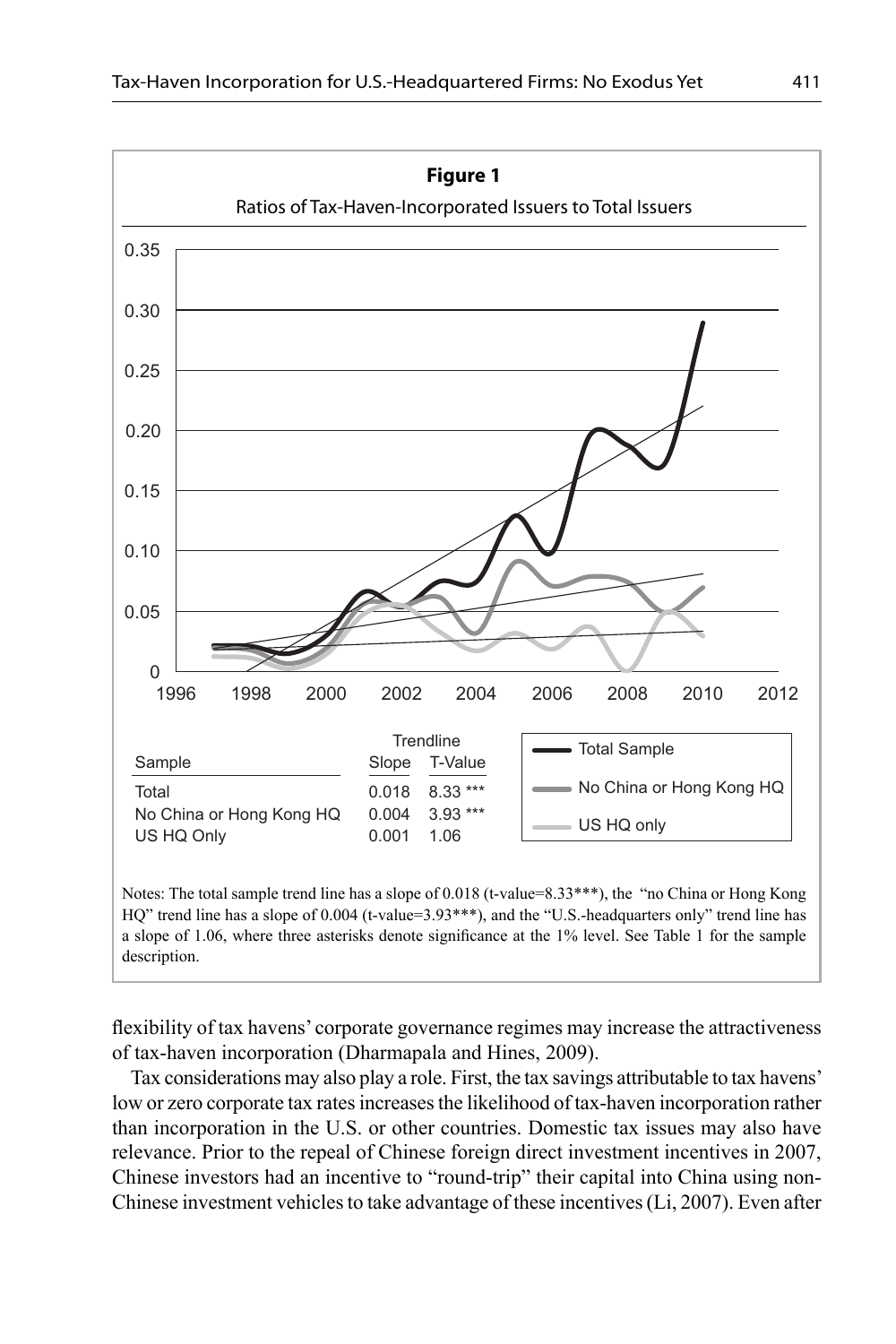the repeal of this law, advisors may still continue to use tax-haven-parented corporate structures because of habit or path dependence.

With the above discussion we are not attempting to conclusively answer the question as to why Chinese- and Hong Kong-based firms have increasingly incorporated in tax havens. Rather, by introducing possible reasons for this development we hope to suggest directions for future research into the question of why some firms incorporate in tax havens, and others do not.

# **D. U.S.-Headquartered, Tax-Haven-Incorporated Firms**

We identify 47 U.S.-headquartered, tax-haven-incorporated firms in our larger sample of 2,911 MNCs.<sup>6</sup> Table 6 lists these firms. In each case, a number of tax and non-tax decisions could have influenced the tax-haven-incorporation decision. We do not claim that tax considerations were the predominant driver for any of these firms' incorporation decision. Rather, we propose that the existence of these 47 firms leaves open the possibility that tax advantages of tax-haven incorporation may be influential factors in incorporation decisions for at least some firms. Of these 47 firms, 17 incorporated in, or after, 2004, the year in which the U.S. enacted stringent anti-inversion legislation.

First, we observe a tendency of U.S.-headquartered corporations in particular lines of business, such as insurance or marine transportation, to incorporate in tax-haven locations. Of the 47 firms, 13 are insurance carriers, and four are engaged in marine transportation. For both of these industries, specific and favorable tax provisions suggest that corporate tax incentives provide some of the reasons for firms' choice of tax-haven-parented structures.

In the case of insurance, it is possible for a tax-haven parent to minimize taxation on passive portfolio income such as interest and dividends, in part because of the low or zero tax-haven rate. A tax-haven parent may also avoid having any business income taxed by the United States and may arrange for the U.S. subsidiary to make deductible payments to the tax-haven parent, thus eroding the income tax base of the U.S. subsidiary. If the tax-haven parent is incorporated in Bermuda, the goal of avoiding taxation of the tax-haven parent by the United States may be facilitated by tax treaties that permit the use of a taxpayer-favorable permanent establishment provision specifi cally applicable to the insurance business (Elliott, 2005). Section 4371 of the Internal Revenue Code imposes excise taxes on premiums paid to a foreign insurer of 4 percent for some policy types including property and casualty and 1 percent for reinsurance and other policy types including life insurance. These excise taxes are subject to reduction under tax treaties, although IRS guidance limits the extent to which tax treaty relief can be claimed (Ocasal, Miles, and Tello, 2009). In some cases, premiums paid to a foreign reinsurer may escape state excise tax; non-tax regulatory concerns, such as the possibility of relaxed investment requirements, may also encourage tax-haven incorporation for some insurance firms (Bissell, 2003).

<sup>&</sup>lt;sup>6</sup> Largely because of missing data fields, not all of these 47 firms appear in our subsample of 918 U.S.headquartered multinational firms. We manually collect incorporation year data for these 47 firms from publicly available documents.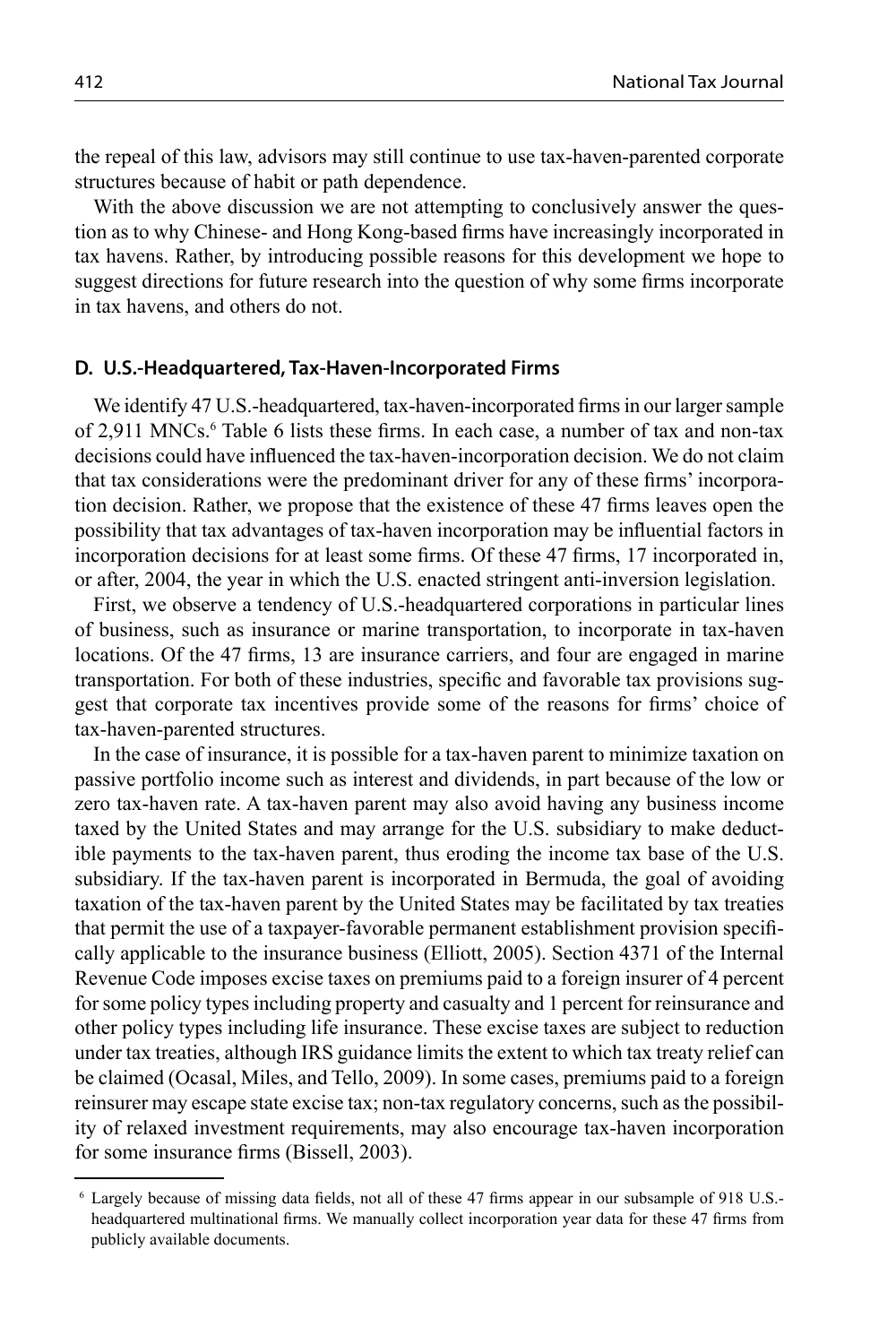| Table 6<br>U.S.-Headquartered, Tax-Haven-Incorporated U.S.-IPO Firms, 1997-2010 |               |                 |                                           |
|---------------------------------------------------------------------------------|---------------|-----------------|-------------------------------------------|
|                                                                                 | Incorporation |                 |                                           |
| Name                                                                            | Year          | <b>IPO</b> Date | Industry                                  |
| Accenture Ltd.                                                                  | 2001          | 7/18/01         | <b>Business Services</b>                  |
| Aircastle Ltd.                                                                  | 2004          | 8/7/06          | <b>Business Services</b>                  |
| Alcon Inc.                                                                      | 1971          | 3/20/02         | Instruments and Related<br>Products       |
| Amdocs Ltd.                                                                     | 1988          | 6/19/98         | <b>Business Services</b>                  |
| American Safety<br>Insurance Group<br>Ltd.                                      | 1986          | 2/13/98         | Insurance Agents, Brokers, and<br>Service |
| Apex Silver Mines Ltd.                                                          | 1996          | 11/25/97        | Metal Mining                              |
| Aspen Insurance<br>Holdings Ltd.                                                | 2002          | 12/3/03         | <b>Insurance Carriers</b>                 |
| Assured Guaranty Ltd.                                                           | 2003          | 9/29/04         | <b>Insurance Carriers</b>                 |
| Avago Technologies<br>Ltd.                                                      | 2005          | 8/5/09          | Electronic and Other<br>Equipment         |
| Baltic Trading Ltd.                                                             | 2009          | 3/9/10          | Water Transportation                      |
| Bunge Ltd.                                                                      | 1995          | 8/1/01          | Food and Kindred Products                 |
| <b>CastlePoint Holdings</b><br>Ltd.                                             | 2005          | 3/22/07         | <b>Insurance Carriers</b>                 |
| CDC Software Corp.                                                              | 2009          | 8/5/09          | <b>Business Services</b>                  |
| CRM Holdings Ltd.                                                               | 2005          | 12/20/05        | <b>Insurance Carries</b>                  |
| Eagle Bulk Shipping<br>Inc.                                                     | 2005          | 6/22/05         | Water Transportation                      |
| Fabrinet                                                                        | 1999          | 6/24/10         | Electronic and Other<br>Equipment         |
| FGX International<br>Holdings Ltd.                                              | 2004          | 10/24/07        | Instruments and Related<br>Products       |
| Flagstone Reinsurance<br>Holdings Ltd.                                          | 2005          | 3/29/07         | <b>Insurance Carriers</b>                 |
| Fresh Del Monte<br>Produce Ltd.                                                 | 1996          | 10/23/97        | Food and Kindred Products                 |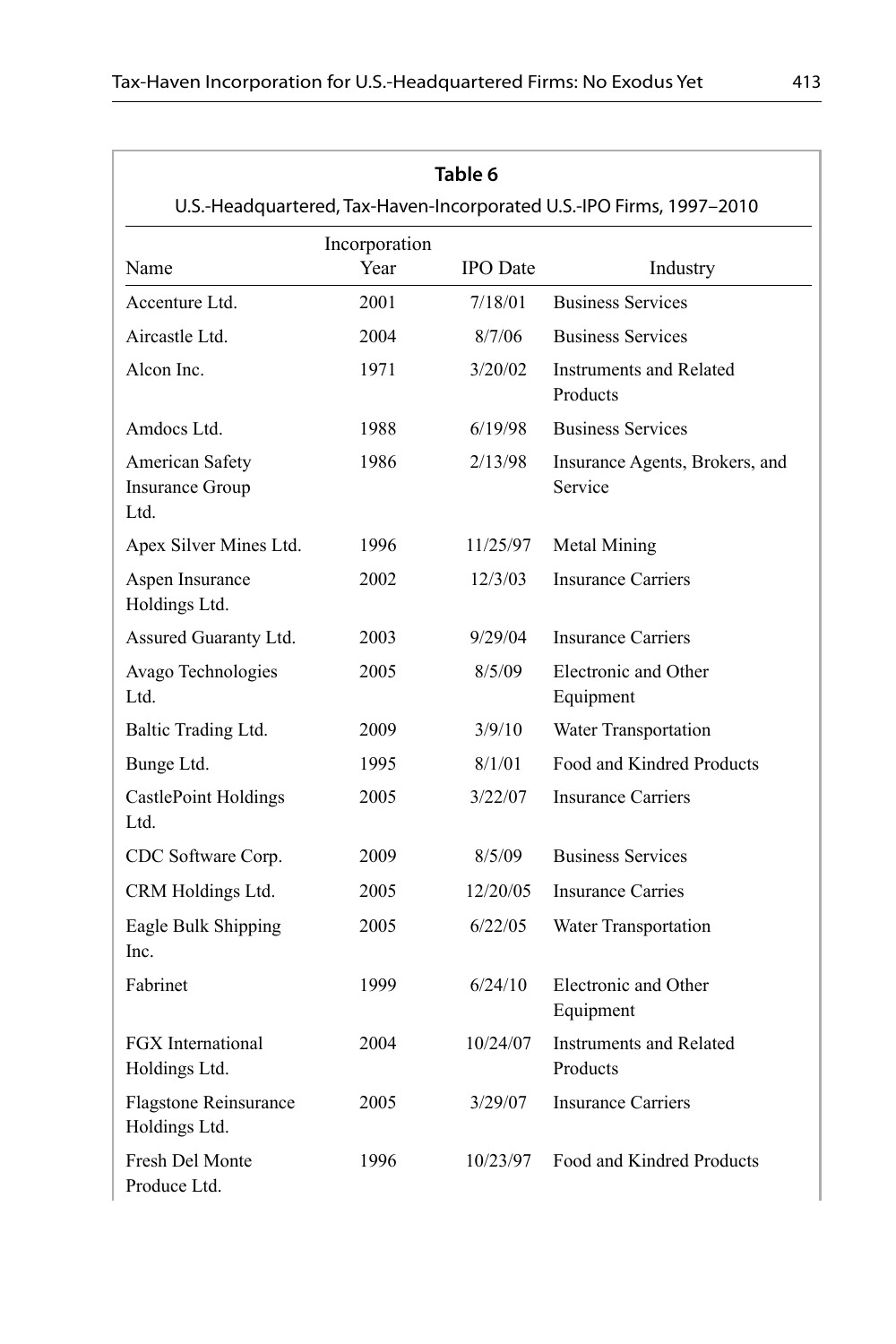| U.S.-Headquartered, Tax-Haven-Incorporated U.S.-IPO Firms, 1997-2010 |                       |                 |                                          |
|----------------------------------------------------------------------|-----------------------|-----------------|------------------------------------------|
| Name                                                                 | Incorporation<br>Year | <b>IPO</b> Date | Industry                                 |
| Garmin Ltd.                                                          | 2000                  | 12/8/00         | Instruments and Related<br>Products      |
| Genco Shipping and<br>Trading Ltd.                                   | 2004                  | 7/21/05         | Water Transportation                     |
| General Maritime Corp.                                               | 2001                  | 6/12/01         | Water Transportation                     |
| Global Crossing Ltd.                                                 | 1997                  | 8/13/98         | Communication                            |
| Greenlight Capital Re                                                | 2004                  | 5/24/07         | <b>Insurance Carriers</b>                |
| Herbalife Ltd.                                                       | 2002                  | 12/15/04        | <b>Wholesale Trade</b>                   |
| interWAVE<br>Communications<br>International Ltd.                    | 1994                  | 1/28/00         | Electronic and Other<br>Equipment        |
| Iridium World<br>Communications Ltd.                                 | 1996                  | 6/9/97          | Communication                            |
| Lazard Ltd.                                                          | 2004                  | 5/4/05          | Security and Commodity<br><b>Brokers</b> |
| Marvell Technology<br>Group Ltd.                                     | 1995                  | 6/26/00         | Electronic and Other<br>Equipment        |
| Max Re Capital Ltd.                                                  | 1999                  | 8/13/01         | <b>Insurance Carriers</b>                |
| MF Global Ltd.                                                       | 2007                  | 7/18/07         | Security and Commodity<br><b>Brokers</b> |
| Montpelier Re Holdings                                               | 2001                  | 10/9/02         | <b>Insurance Carriers</b>                |
| OneBeacon Insurance<br>Group Ltd.                                    | 2006                  | 11/8/06         | <b>Insurance Carriers</b>                |
| Open TV Corp                                                         | 1999                  | 11/23/99        | <b>Business Services</b>                 |
| <b>Platinum Underwriters</b><br>Holdings Ltd.                        | 2002                  | 10/28/02        | <b>Insurance Carriers</b>                |
| Primus Guaranty Ltd.                                                 | 1998                  | 9/26/04         | Security and Commodity<br><b>Brokers</b> |
| <b>RSL Communications</b><br>Ltd.                                    | 1996                  | 9/30/97         | Communication                            |

# **Table 6 (continued)**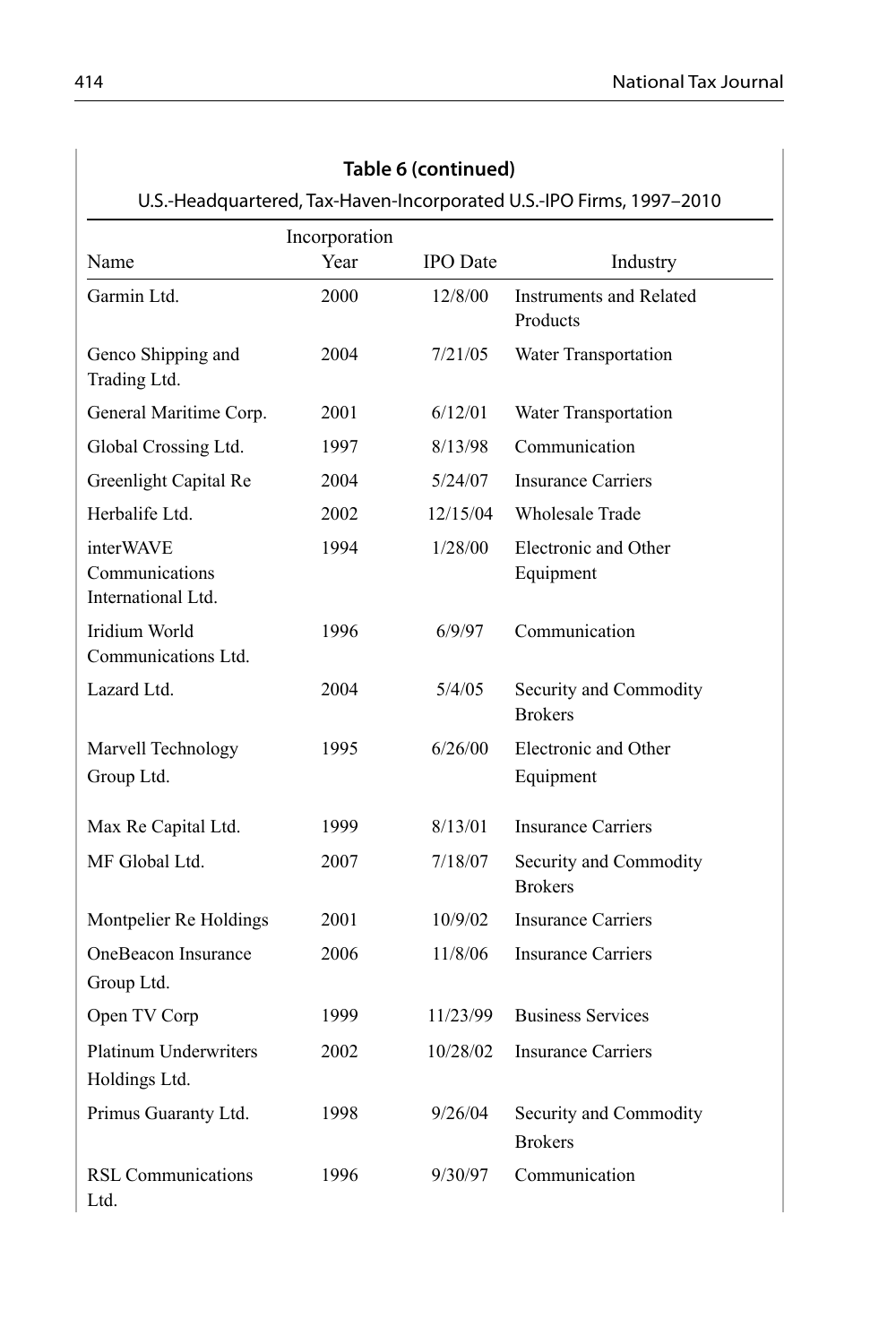| Incorporation                                |      |                 |                                       |
|----------------------------------------------|------|-----------------|---------------------------------------|
| Name                                         | Year | <b>IPO</b> Date | Industry                              |
| Santa Fe International<br>Corp.              | 1990 | 6/9/97          | Oil and Gas Extraction                |
| SeaCube Container<br>Leasing Ltd.            | 2010 | 10/27/10        | <b>Business Services</b>              |
| Seagate Technology<br>Holdings               | 2000 | 12/10/02        | Industrial Machinery and<br>Equipment |
| <b>Stirling Cooke Brown</b><br>Holdings Ltd. | 1995 | 11/25/97        | <b>Insurance Carriers</b>             |
| TyCom Ltd.                                   | 2000 | 7/26/00         | Communication                         |
| United National Group<br>Ltd.                | 2003 | 12/15/03        | <b>Insurance Carriers</b>             |
| UTi Worldwide Inc.                           | 1995 | 11/2/00         | <b>Transportation Services</b>        |
| Validus Holdings Ltd.                        | 2005 | 7/24/07         | Insurance Carriers                    |
| Vistaprint Ltd.                              | 2002 | 9/29/05         | Printing and Publishing               |
| Warner Chilcott<br>Holdings Co. Ltd.         | 2004 | 9/20/06         | Chemicals and Allied<br>Products      |

**Table 6 (continued)**

Shipping companies with tax-haven parents can take advantage of a different provision of U.S. law, which exempts income from the international operation of a ship from U.S. income tax if earned by a foreign corporation resident in a country that declines to tax similar income earned by U.S. corporations (Glicklich and Miller, 2012). Regulatory reasons may also encourage the use of non-U.S. shipping flags for certain types of shipping businesses. U.S. statutory law limits some commerce, such as "coastwise" shipping between two U.S. ports, to U.S.-flagged vessels. For commerce not so limited, non-U.S. registration may provide an advantage for non-tax regulatory reasons including possible avoidance of applicable labor regulations, union contracts, and requirements to use U.S. shipyards for vessel construction (Semenoro, 2000) as well as avoiding exposure to the choice of law doctrine that may require a U.S. forum in the event of worker injury for a U.S.-registered ship (Gilmore and Black, 1975).

Other companies, not in the insurance or shipping industries, appear to have made an internal decision to incorporate in tax havens. These include Accenture Ltd., the Arthur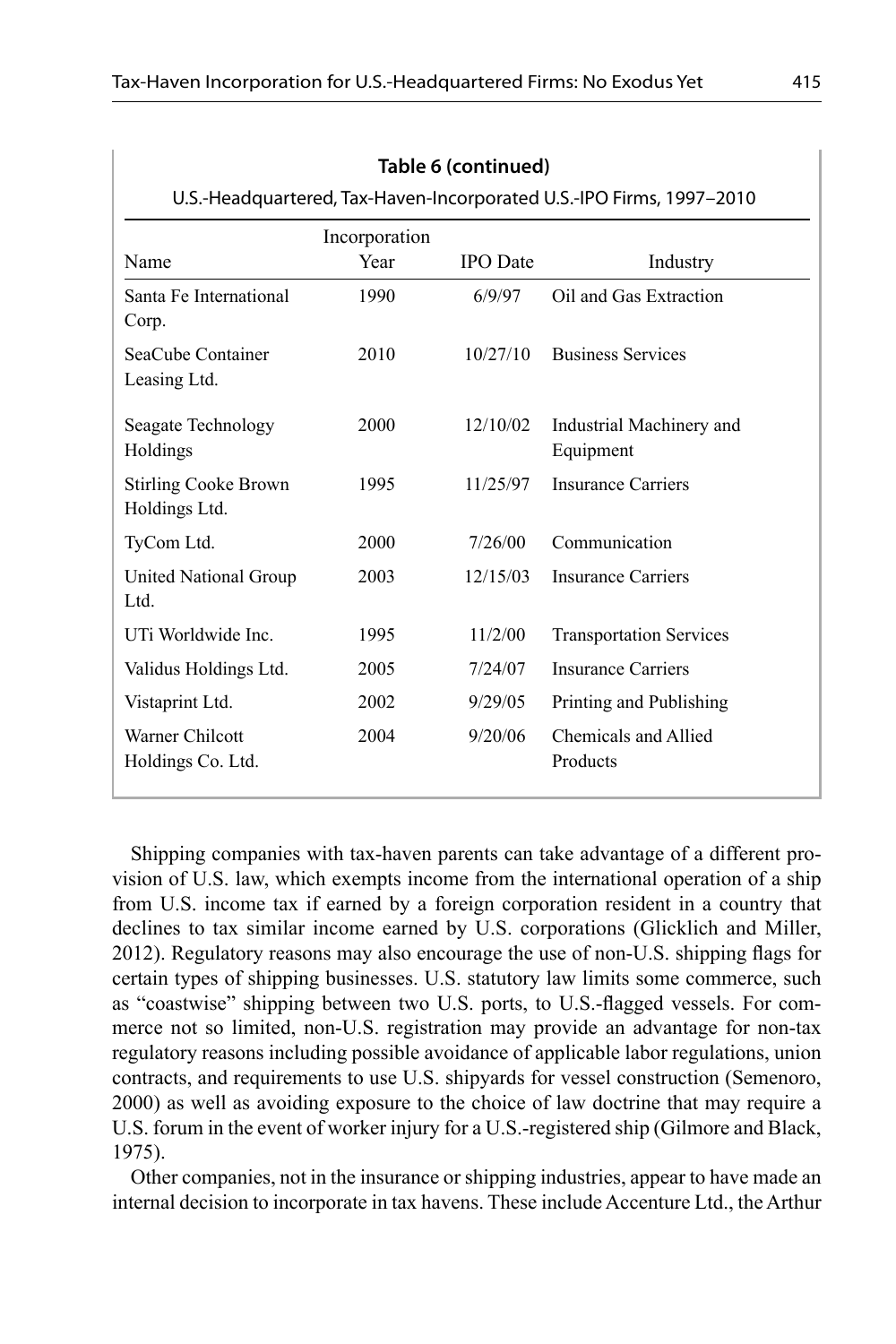Andersen consulting spinoff, Lazard Ltd., the investment bank, and TyCom Ltd., a spinoff from Tyco International, which had previously expatriated (Desai and Hines, 2002). They also include Fresh Del Monte Produce Ltd. and Bunge Ltd., companies with significant agricultural operations outside the United States.

Finally, several of the companies we study conducted IPOs after a going-private transaction previously established a tax-haven parent. These include Seagate Technology Holdings and Herbalife Ltd. The going-private transactions highlight the possibility that market participants such as private equity investors, or advisors such as particular law firms or investment banks, influence the decision to incorporate in a tax haven. Analogous market participant influence appears to affect some other firm decisions, such as those relating to takeover defense (Coates, 2001) and the use of "supercharged IPO" structures (Fleischer and Staudt, 2012).

There are at least two interesting aspects of the market participant story. First, it is possible that some market participants have specific interests or priorities that encourage tax-haven incorporation. Private equity firms might prioritize tax savings over corporate governance protections, for example. Second, if the decision to incorporate in a tax haven is mediated by communities of market participants, or their advisors that share advice and norms and imitate structures, this may affect how a change in behavior might come about. For example, a change in U.S.-based startups' incorporation decisions may gather momentum quickly if an influential group of investors or advisors concludes that the default jurisdiction of incorporation for U.S. startups should be outside the United States.

# **V. CONCLUSION**

Using data on firms conducting IPOs in the United States between 1997 and 2010, we examine two hypotheses. First, we consider whether U.S.-headquartered MNCs incorporate in tax havens, and provide evidence that they do not. Out of the 918 U.S. headquartered MNCs that we identify, only 27 incorporate in tax havens. This suggests that some firms that could benefit from tax savings provided by tax-haven incorporation do not take advantage of this strategy.

Second, we test the hypothesis, suggested in Desai and Dharmapala (2010), that a recent increase in the proportion of U.S. IPO firms incorporated in tax havens shows that U.S.-headquartered firms have increasingly begun to incorporate in tax havens. To test this second hypothesis, we use a larger sample of 2,911 firms. We find that the proportion of firms conducting IPOs in the United States that are incorporated in tax havens began to increase around 2002, consistent with Desai and Dharmapala. However, we find that only 47 U.S.-headquartered firms incorporate in a tax haven, and that firms headquartered outside the United States, in particular, in China and Hong Kong, drive the trend of increasing incorporation in tax havens.

Future research might focus on providing a better idea of how firms make incorporation location decisions. In particular, better defining how capital formation and home or host country corporate governance and regulatory regimes impact the choice of incorpora-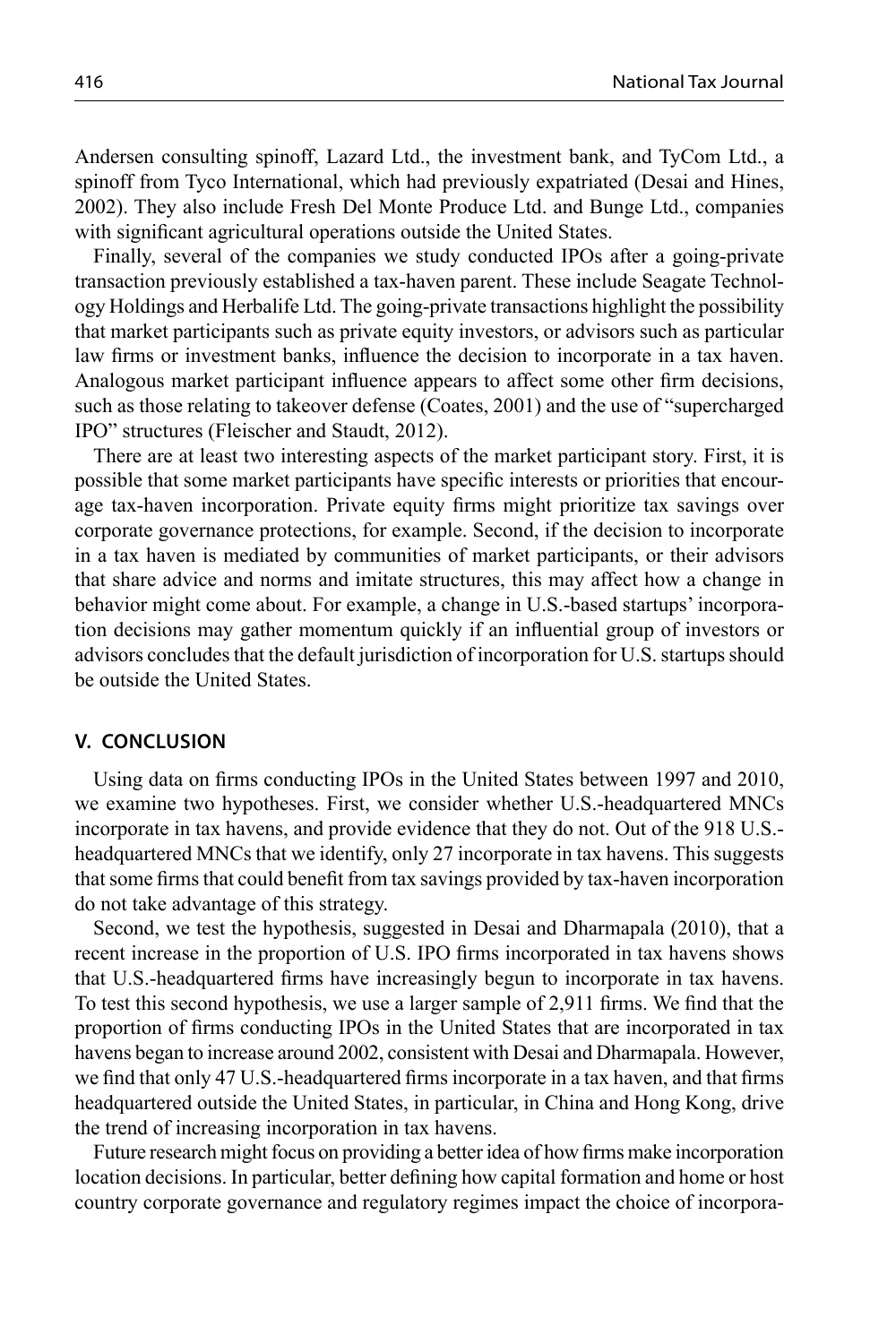tion would help provide a better framework for evaluating how tax regimes influence incorporation location choice. Additionally, studying institutional factors, such as the variance of incorporation location choice cross-sectionally across industries, may help predict how firms will respond to changes in tax or other rules.

# **ACKNOWLEDGMENTS AND DISCLAIMERS**

Many thanks for helpful comments to editors William Gentry and George Zodrow and two anonymous referees; and to commentators and participants at the National Tax Association 2011 Annual Meeting, the American Tax Policy Institute Conference on International Taxation and Competitiveness, the University of California Hastings Traynor Summer Workshop, and the 2011 Critical Tax Conference.

# **REFERENCES**

Altshuler, Rosanne, and Harry Grubert, 2001. "Where Will They Go If We Go Territorial? Dividend Exemption and the Location Decisions of Multinational Corporations." *National Tax Journal* 54 (4), 787–810.

Altshuler, Rosanne, and Harry Grubert, 2002. "Repatriation Taxes, Repatriation Strategies and Multinational Financial Policy." *Journal of Public Economics* 87 (1), 73–107.

Altshuler, Rosanne, and Harry Grubert, 2006. "The Three Parties in the Race to the Bottom: Host Governments, Home Governments and Multinational Corporations." *Florida Tax Review* 7 (3), 137–209.

Bebchuk, Lucian A., and Alma Cohen, 2003. "Firms' Decisions Where to Incorporate." *Journal of Law and Economics* 46 (2), 383–425.

Bissell, Thomas S. G., 2003. "A Comparison of the U.S. Tax Rules for U.S. and Offshore Insurance Products." *Tax Management International Journal* 32 (1), 14–32.

Brauner, Yariv, 2008. "Value in the Eye of the Beholder: The Valuation of Intangibles for Transfer Pricing Purposes." *Virginia Tax Review* 28 (1), 79–164.

Bryant-Kutcher, Lisa Eiler, and David A. Guenther, 2008. "Taxes and Financial Assets: Valuing Permanently Reinvested Earnings." *National Tax Journal* 61 (4), 699–720.

Clausing, Kimberly A., 2009. "Multinational Firm Tax Avoidance and Tax Policy." *National Tax Journal* 62 (4), 703–725.

Cloyd, C. Brian, Lillian F. Mills, and Connie D. Weaver, 2003. "Firm Valuation Effects of the Expatriation of U.S. Corporations to Tax Haven Countries." *Journal of the American Taxation Association* 25 (1), 87–109.

Coates, John C., IV, 2001. "Explaining Variation in Takeover Defenses: Blame the Lawyers." *California Law Review* 89 (5), 1301–1421.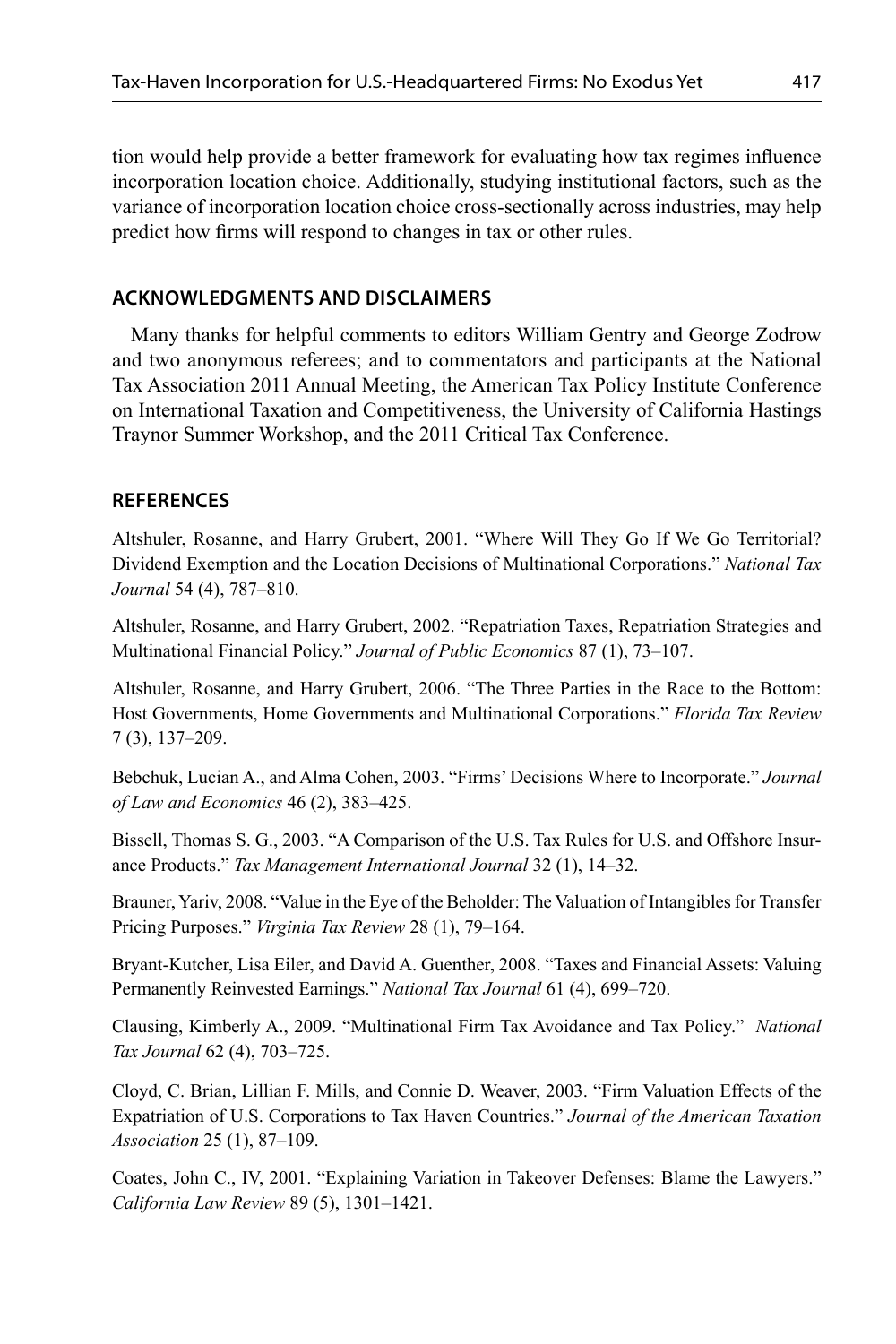Costa, Melissa, and Jennifer Gravelle, 2012. "Taxing Multinational Corporations: Average Tax Rates." *Tax Law Review* 65 (3), 391–414.

Daines, Robert, 2002. "The Incorporation Choices of IPO Firms." *New York University Law Review* 77 (6), 1559–1661.

Desai, Mihir A., 2009. "The Decentering of the Global Firm." *The World Economy* 32 (9), 1271–1290.

Desai, Mihir A., and Dhammika Dharmapala, 2010. "Do Strong Fences Make Strong Neighbors?" *National Tax Journal* 63 (4), 723–740.

Desai, Mihir A., C. Fritz Foley, and James R. Hines Jr., 2001. "Repatriation Taxes and Dividend Distortions." *National Tax Journal* 54 (4), 829–852.

Desai, Mihir A., and James R. Hines Jr., 2002. "Expectations and Expatriations: Tracing the Causes and Consequences of Corporate Inversions." *National Tax Journal* 55 (3), 409– 440.

Dharmapala, Dhammika, and James R. Hines Jr., 2009. "Which Countries Become Tax Havens?" *Journal of Public Economics* 93 (9–10), 1058–1068.

Dobson, Alan P., and Joseph A. McKinney, 2009. "Sovereignty, Politics and U.S. International Airline Policy." *Journal of Air Law and Commerce* 74 (3), 527–552.

Doidge, Craig, George Andrew Karolyi, and Rene M. Stulz, 2012. "Financial Globalization and the Rise of IPOs Outside the U.S." Working Paper No. 2012–13. Ohio State University Fisher College of Business, Columbus, OH.

Donmoyer, Ryan, 1999. "Multinationals Beg Finance to Simplify International Laws." *Tax Notes* 82 (11), 1539–1540.

Elliott, William P., 2005. "A Guide to Captive Insurance Companies." *Journal of International Taxation* 16 (7), 22–37.

Fleming, J. Clifton Jr., Robert J. Peroni, and Stephen E. Shay, 2009. "Worse Than Exemption." *Emory Law Journal* 59 (1), 79–149.

Fleischer, Victor, and Nancy Staudt, 2014. "The Supercharged IPO." *Vanderbilt Law Review*, forthcoming.

Gilmore, Grant, Jr., and Charles Lund Black, 1975. *The Law of Admiralty*, 2nd edition. Foundation Press, New York, NY.

Glicklich, Peter A., and Michael J. Miller, 2012*. "*U.S. Taxation of International Shipping and Air Transport Activities (Portfolio 945)." Bloomberg BNA, Washington, DC, http://www.bna. com/Taxation-International-Shipping-p7754/.

Grubert, Harry, 2012. "Foreign Taxes and the Growing Share of U.S. Multinational Company Income Abroad: Profits, Not Sales, are Being Globalized." *National Tax Journal* 65 (2), 247–282.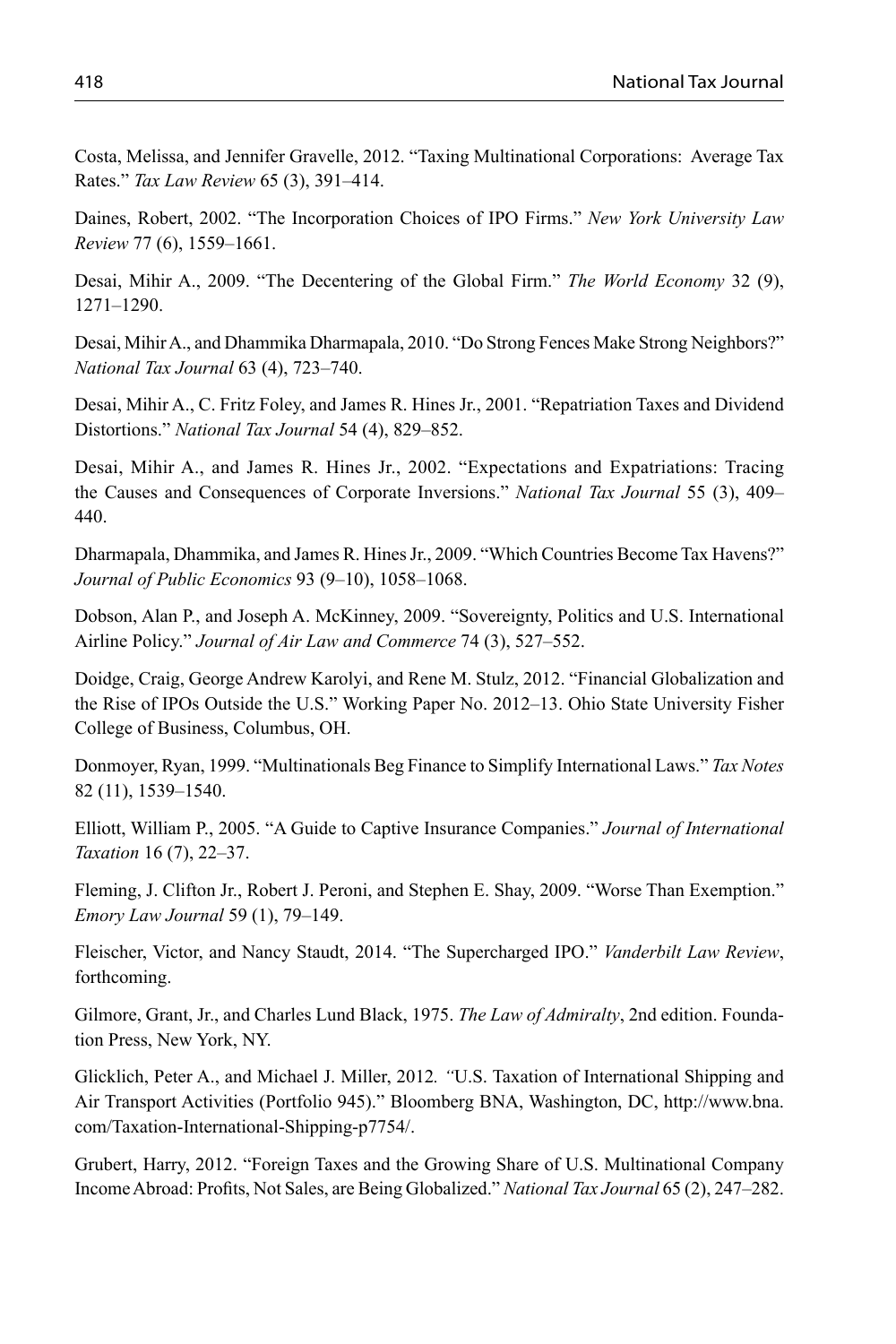Grubert, Harry, and Rosanne Altshuler, 2008. "Corporate Taxes in the World Economy: Reforming the Taxation of Cross-Border Income." In Diamond, John W., and George R. Zodrow (eds.), *Fundamental Tax Reform: Issues, Choices, and Implications*, 319–354. MIT Press, Cambridge, MA.

Grubert, Harry, and John Mutti, 2001. *Taxing International Business Income: Dividend Exemption Versus the Current System*. AEI Press, Washington, DC.

Hanlon, Michelle, and Joel Slemrod, 2009. "What Does Tax Aggressiveness Signal? Evidence From Stock Price Reactions to News About Tax Shelter Involvement." *Journal of Public Economics* 93 (1–2), 126–141.

Hines Jr., James R., and Eric M. Rice, 1994. "Fiscal Paradise: Foreign Tax Havens and American Business." *Quarterly Journal of Economics* 109 (1), 149–182.

Howson, Nicholas Calcina, and Vikramaditya S. Khanna, 2010. "The Development of Modern Corporate Governance in China and India." In Sornarajah, Muthucumaraswamy, and Jiangyu Wang (eds.), *China, India and the International Economic Order*, 513–576. Cambridge University Press, Cambridge, UK.

Isenbergh, Joseph, 2009. *International Taxation*, 3rd edition. Foundation Press, New York, NY.

Kane, Mitchell A., and Edward B. Rock, 2008. "Corporate Taxation and International Charter Competition." *Michigan Law Review* 106 (7), 1229–1283.

Kleinbard, Edward D., 2011a. "Stateless Income." *Florida Tax Review* 11 (9), 699–774.

Kleinbard, Edward D., 2011b. "The Lessons of Stateless Income." *Tax Law Review* 65 (1), 99–171.

Li, Jinyan, 2007. "The Rise and Fall of Chinese Tax Incentives and Implications for International Tax Debates." *Florida Tax Review* 8 (7), 669–712.

Litvak, Kate, 2007. "The Effect of the Sarbanes-Oxley Act on Non-U.S. Companies Cross-Listed in the U.S." *Journal of Corporate Finance* 13 (2), 195–228.

Nadal, Lisa, 2009. "New Regulations Likely to Deter Use of Cost-Sharing Arrangements." *Tax Notes* 122 (2), 191–193.

Ocasal, Christopher, Michael R. Miles, and Carol P. Tello, 2009. "Increased Audit Activity Planned for U.S. Federal Excise Tax on Insurance Premiums." *Tax Notes International* 54 (6), 503–505.

Organisation for Economic Co-operation and Development, 2000. *Towards Global Tax Cooperation: Progress in Identifying and Eliminating Harmful Tax Practices.* OECD, Paris, France.

Roin, Julie, 2008. "Can the Income Tax Be Saved? The Promise and Pitfalls of Adopting Worldwide Formulary Apportionment." *Tax Law Review* 61 (3), 169–240.

Samuels, John M., 2009. "American Tax Isolationism." *Tax Notes* 123 (13), 1593–1599.

Seida, Jim A., and William F. Wempe, 2004. "Effective Tax Rate Changes and Earnings Stripping Following Corporate Inversions." *National Tax Journal* 57 (4), 805–828.